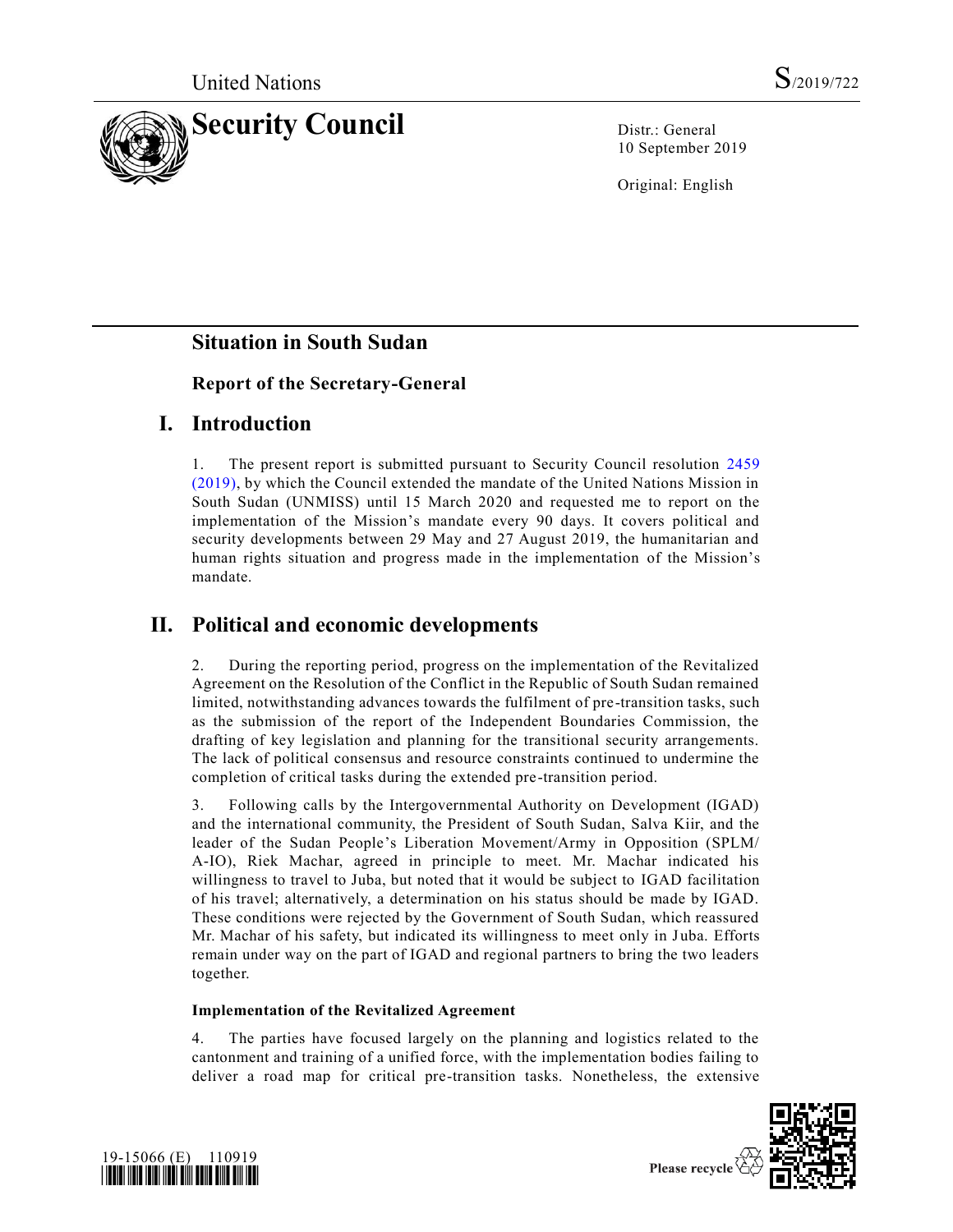engagement and joint meetings of the mechanisms established under the terms of the Revitalized Agreement signalled a positive shift.

5. Significantly, the Joint Military Ceasefire Commission trained 124 cantonment monitors, drawn from the South Sudan People's Defence Forces, SPLA-IO and the South Sudan Opposition Alliance, to monitor, verify and screen uniformed personnel at cantonment sites. Security bodies further deliberated on training needs, curricula development and resource requirements.

6. The Joint Defence Board directed all forces to move to designated cantonment sites by 31 July 2019, with the registration process expected to run throughout August. The Ceasefire and Transitional Security Arrangements Monitoring Mechanism has continued to monitor progress, having assessed 33 of the 35 selected sites and verified 31 as suitable. Progress towards cantonment remains slow, with delays on the aforementioned deadlines, owing to logistical challenges, a lack of funding and its highly political nature.

7. Meanwhile, the parties agreed on the terms of reference for a reconstituted Disarmament, Demobilization and Reintegration Commission, but the body has yet to be reconfigured. In addition, the Independent Boundaries Commission submitted its report on the issue of states and boundaries to the IGAD secretariat within the 90-day timeline, although the report was not made public.

8. On 13 June, the draft bill to incorporate the Revitalized Agreement on the Resolution of the Conflict in the Republic of South Sudan into the Transitional Constitution of South Sudan was referred back to the National Constitutional Amendment Committee to include the six-month extension of the pre-transition period. It has since been submitted to the Ministry of Justice for review.

9. The National Constitutional Amendment Committee completed its work on the National Security Service amendment bill, which is pending review with the Ministry of Justice. Reservations have been expressed about the bill's retention of the power of arrest without warrant. Work on the Political Parties Act and the Elections Act was completed. The National Constitutional Amendment Committee continued its consultations on the Fire Brigade Service Act and the National Civil Defence Service Act. In addition, a preliminary consultation was held on the economic and financial sector laws in chapter 4 of the Revitalized Agreement.

10. During the reporting period, the reconstituted Joint Monitoring and Evaluation Commission met twice, on 18 June and 1 August, and received reports from the bodies established under the Revitalized Agreement, which highlighted resource constraints. While some funds were disbursed, including a reported \$6.5 million to the Joint Defence Board, the National Pre-Transitional Committee was requested to clarify the total sum at the next plenary. Nevertheless, the sum is far below the \$100 million pledged by the Government and the sum of \$285 million estimated by the National Pre-Transitional Committee as being needed for the implementation of the Revitalized Agreement. The National Pre-Transitional Committee has continued to engage with international partners to seek financial support. In-kind bilateral pledges to support cantonment have yet to materialize. On 19 June, IGAD held its sixty-eighth Council of Ministers meeting in Addis Ababa. In a subsequent communiqué, the Council acknowledged the positive developments towards the implementation of the Revitalized Agreement and urged the Government to disburse the pledged funds.

11. Internal tensions continued within the South Sudan Opposition Alliance, undermining its attention to the peace process. The South Sudan Council of Churches mediated between the Alliance's two factions, which made no progress towards resolving their internal differences during the period.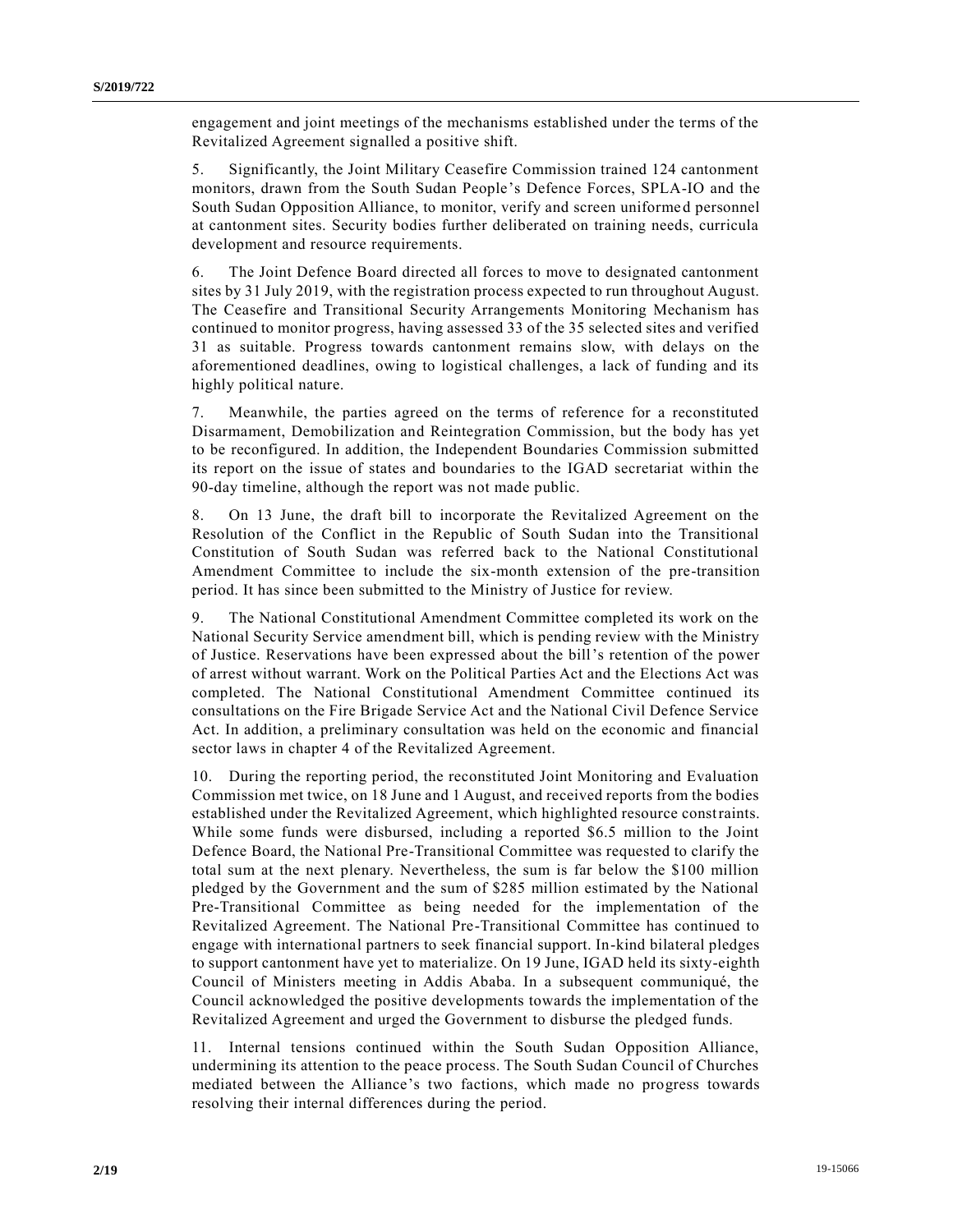12. On 21 August, IGAD hosted a consultative meeting of all stakeholders and parties to take stock of the implementation process. In a subsequent communiqué, the Council of Ministers recommended that the Heads of State and Government resolve the issue of Riek Machar's movement at the next ordinary summit of IGAD. It was resolved that 50 per cent of the 83,000-strong unified force be cantoned and trained by the end of September. Moreover, the Council urged the parties to continue their dialogue on the issue of the number and boundaries of states in order to find a common solution, and to report back to the ordinary summit.

13. Rapprochement activities between the Government and opposition groups continued, with 18 confidence-building meetings held across the country, 7 of which were supported by UNMISS and partners. Such efforts build on a total of 131 rapprochement initiatives undertaken since the signing of the Revitalized Agreement. Continuing in the spirit of confidence-building, both sides participated in joint Independence Day celebrations in various locations, which contributed to increased trust, freedom of movement and enhanced local trade. For example, following a civilmilitary dialogue supported by UNMISS in Morobo, government and opposition authorities committed themselves to allowing freedom of movement for civilians and unconditional access for humanitarian workers. UNMISS has supported similar dialogue initiatives in Torit and Yei.

#### **Other national political developments**

14. On 24 July, the National Dialogue Steering Committee swore in new members nominated by the National Dialogue Ad Hoc Committee. Six political parties (the Sudan People's Liberation Movement (SPLM), the South Sudan Opposition Alliance, the National Alliance, the National Agenda, Former Detainees and Other Political Parties) nominated seven members from each group to be part of the steering committee and the secretariat, in addition to three members expected to join the leadership. Meanwhile, SPLM/IO reserved its participation, requesting to be an observer in the national dialogue process.

15. From 9 to 12 June, Riek Machar convened the leaders of the Sudan People 's Liberation Movement in Opposition (SPLM-IO) in Khartoum for a consultative forum on the Revitalized Agreement mechanisms and on progress and challenges in the peace process. The SPLM-IO leadership welcomed the decision to extend the pre-transition period.

16. On 1 and 2 July, President Kiir undertook a State visit to Kenya, signing bilateral agreements on border security and trade. The President of Kenya, Uhuru Kenyatta, expressed Kenya's support for the peace process and announced the appointment of the former Vice-President, Stephen Kalonzo Musyoka, as Kenya's Special Envoy for South Sudan.

17. Following the decree of President Kiir of 26 May 2019 appointing Rebecca Nyandeng Garang to lead a committee on the expansion of the SPLM Political Bureau, the committee submitted its report to the President on 27 June. SPLM/A-IO has maintained its objection to the SPLM reunification process, with the former Secretary-General of SPLM, Pagan Amum, criticizing the developments and resigning from the party.

18. South Sudan also offered its support to mediate in the Sudan between the Transitional Military Council and representatives from Darfur and the Two Areas, leveraging the history of the two countries. On 27 July, South Sudan facilitated a meeting in Juba between the Council and the Sudan People's Liberation Movement-North. Both parties expressed their readiness to find a peaceful solution to the situation in the Sudan. South Sudan also met with the leader of the Justice and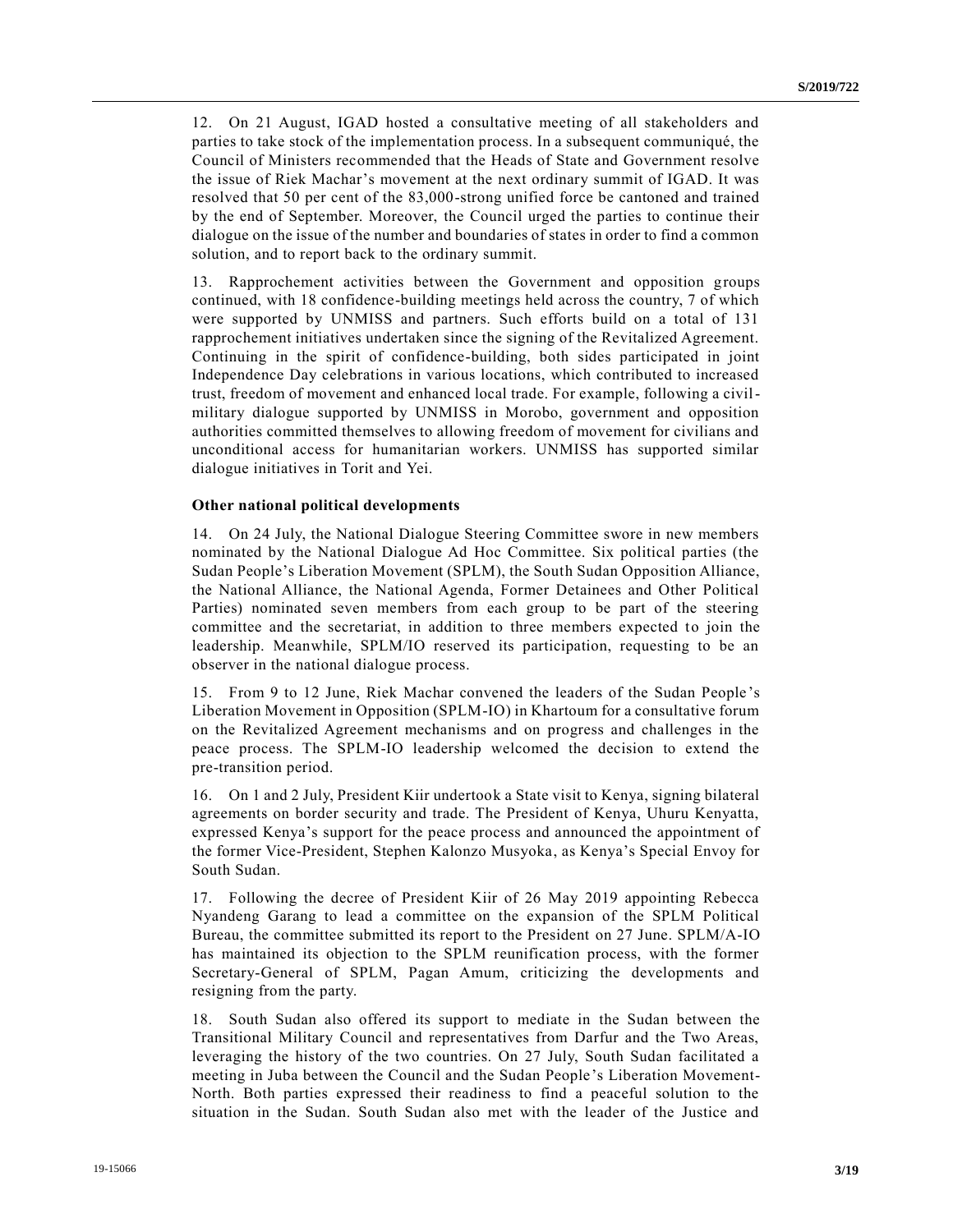Equality Movement, Gibril Ibrahim, and the leader of the Sudan Liberation Movement, Minni Minawi, to encourage dialogue with the Council.

19. On 24 August, President Kiir undertook a two-day visit to Uganda to hold bilateral talks with the President of Uganda, Yoweri Museveni. Discussions were held on the implementation of the Revitalized Agreement and the construction of the Yei-Kaia highway, a major trade route connecting the two countries and the Democratic Republic of the Congo.

#### **Economic situation**

20. The economic situation remains fragile, with South Sudan struggling to recover from the effects of conflict. Economic mismanagement has eroded the productive capacity of the country, so oil-related investment and production provides its immediate source of growth. The projection for expenditure in the 2019–2020 national budget, passed by parliament on 21 August, but yet to be approved by the President, is 155 per cent higher than the previous year, with total revenues up by 59 per cent, owing in part to assumed higher oil production and lower payments to the Sudan.

21. The budget also signals the Government's investment choices, with the bulk of next year's allocation dedicated to infrastructure support. However, concerns remain about the fiscal health of the programme. In addition, the allocation in the budget for the implementation of the Revitalized Agreement stands at \$64.5 million of the original \$100 million pledged. It is of concern that the practice of selling oil resources in advance of production continues, a practice whose cessation President Kiir order ed in late June. On 22 August, the Minister for Petroleum reported the finding of oil reserves in Northern Upper Nile, the first such discovery since independence.

### **III. Security situation**

22. Across South Sudan, the ceasefire continues to hold, with an overall reduction in political violence. While intercommunal violence, cattle raiding and criminal activity affect significant parts of the country, they remain localized. Driving factors behind the violence remain complex and varied, comprising boundary disputes, intercommunal tensions and criminal interests. The complex and often interrelated nature of these conflicts has required ongoing efforts to find tailored solutions.

#### **Greater Upper Nile region**

23. The main sources of insecurity continue to be political disputes, intercommunal conflict and crime. Fighting in August between Nuer Jikany sub-clans in Maiwut, Upper Nile, underscores the difficulty of command and control within the opposition and the fragility of Riek Machar's coalition on the ground. Tensions related to the appointment of a county commissioner for Maiwut from a minority sub-clan resulted in violence, as the loyalties of SPLA-IO forces remain organized along sub-clan lines and armed civilians maintain an active role defending their communities.

24. In Unity, increasing road attacks continue to cause insecurity. The presence of large numbers of armed men and young people, the deeply divided political character of Unity and the centrality of key political leaders, such as Taban Deng and Riek Machar, who hail from these areas, are drivers of insecurity. Ailing economic conditions, the impact of the civil war and increased levels of militarization have also contributed, with regard to criminality in particular.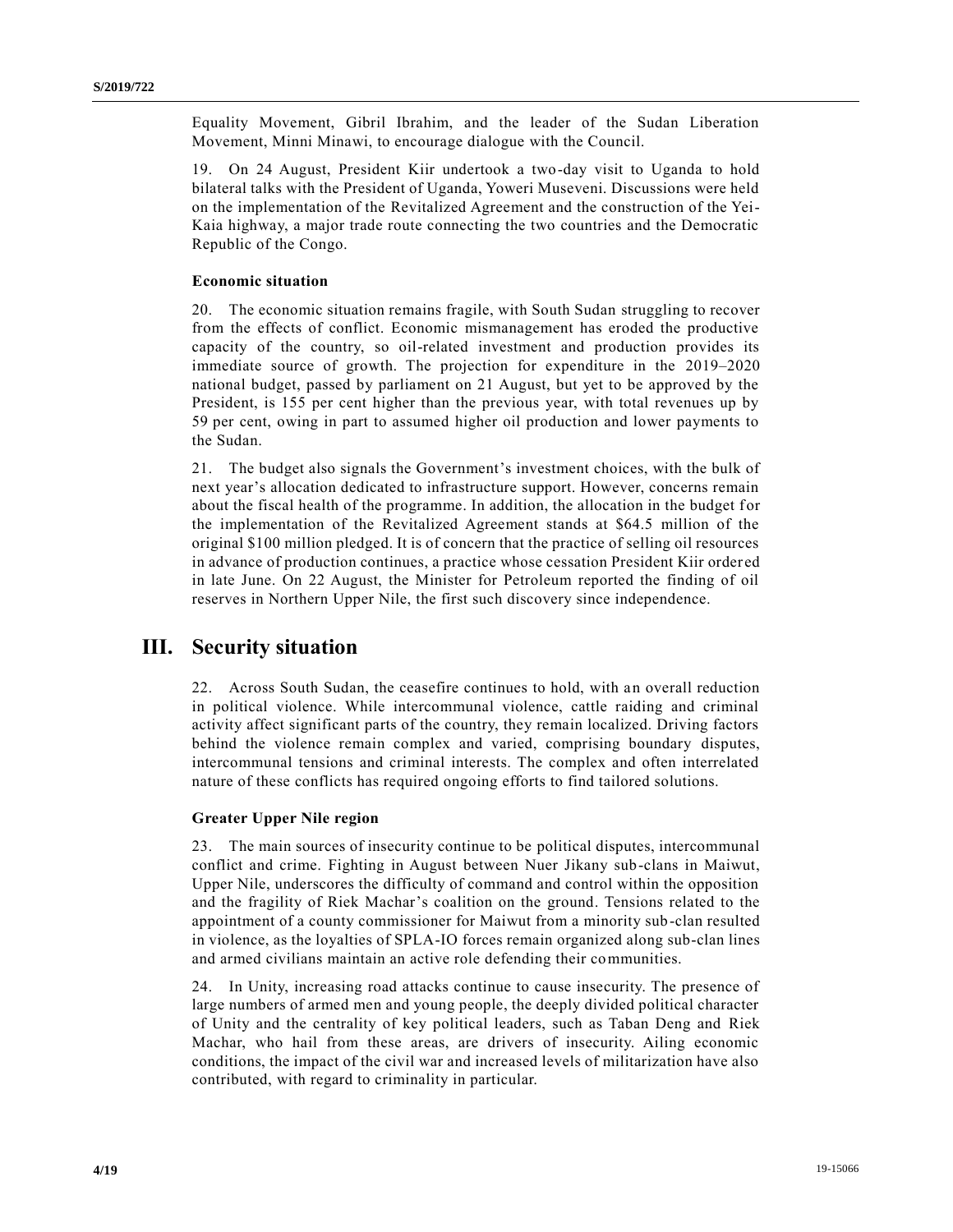#### **Greater Equatoria region**

25. The primary causes of insecurity in the region emanate from ongoing conflict with the National Salvation Front (NAS), led by Thomas Cirillo, and high levels of violent crime owing to the secondary effects of the conflict.

26. The ceasefire between the Government and SPLA-IO remains intact, underscored by their efforts against NAS. The Government and SPLA-IO have been able to contain NAS on the ground, including by pushing NAS from areas where they had control over resources. Fighting in Payai, outside Lobonok, at the end of July, resulted in NAS ceding control of a gold-mining area to SPLA-IO forces.

27. Reports of alleged NAS recruitment continue, and NAS cross-border movement has been reported from Western Equatoria to the Democratic Republic of the Congo and from Eastern Equatoria to Uganda and vice versa. In Eastern Equatoria, NAS activity has been limited to cross-border areas around greater Magwe, where ethnic alliances provide a small area of allegiance.

28. Similar to events in late 2018 and early 2019, heavy-handed counter-NAS operations have been conducted by the South Sudan People's Defence Forces and SPLA-IO. Detentions of suspected NAS collaborators by the National Security Service and South Sudan People's Defence Forces have spanned greater Equatoria, while government and SPLA-IO operations have induced displacement and fear and heightened mistrust of state security forces, as illustrated by the razing of some 60 *tukuls* in Torit West.

#### **Greater Bahr el-Ghazal region**

29. While cattle raiding and intercommunal conflict continue to be the primary source of insecurity, clashes between the South Sudan United Front, led by Paul Malong, and the South Sudan People's Defence Forces disrupted parts of Northern Bahr el-Ghazal in August. The clashes emerged following the movement of South Sudan United Front soldiers south from their base in the Sudan, leading to a series of clashes with the South Sudan People's Defence Forces. The clashes followed fractures within the South Sudan United Front, as the Government managed to negotiate peace with and integrate several key leaders.

30. A renewed focus on disarmament in the region is already affecting the civilian population. On 24 July, the Governor ordered the disarmament of civilians in Western Lakes, resulting in security forces killing six civilians for resisting disarmament. Government-led civilian disarmament in Tonj South and Warrap resulted in reported movement of young people to escape disarmament, while 11 local chiefs were arrested by the South Sudan People's Defence Forces for not cooperating.

### **United Nations Mission in South Sudan interventions specific to security concerns**

31. In response to early warning indicators, the Mission deployed pre -emptive patrols to project presence and deter violence. Increased patrols were also deployed in response to hotspots and to establish a semi-permanent presence where conflicts are enduring. For instance, UNMISS patrols in the vicinity of Rocrocdong, Wau, have been a stabilizing factor in conjunction with enhanced situational awareness, community engagement and human rights monitoring. Similarly, in response to armed conflict in Lobonok, Central Equatoria, an integrated patrol was immediately deployed and led by the UNMISS Force Commander to assess reports of fighting between armed forces and its impact on civilians. Through its good offices, the Mission has engaged with actors and partners, including to reinforce the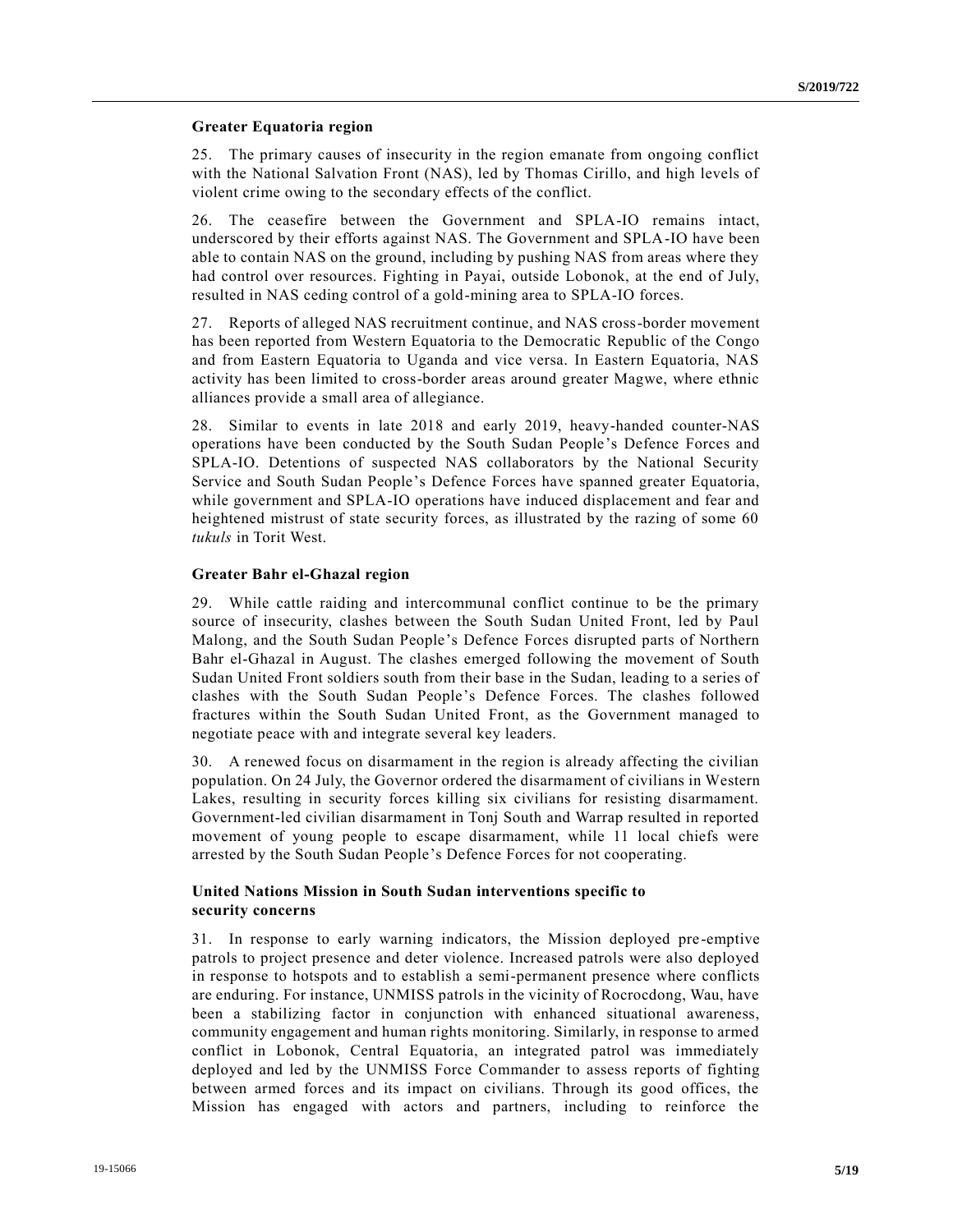Government's responsibility to protect civilians and to promote dialogue and adherence to the Ceasefire Agreement.

#### **Intercommunal conflict**

32. Intercommunal violence and cattle raiding continued to affect the security environment. A significant decrease was observed during the first two months of the reporting period, mostly attributable to inter-state peace initiatives, the onset of the rainy season and the associated mobility constraints, and the availability of water for livestock.

33. Intercommunal violence was prominent in greater Bahr el-Ghazal, with more than 70 persons killed, as critical incidents occurred across state borders, in particular between Unity and Warrap and between Warrap and Western Bahr el-Ghazal. For instance, on 16 June, suspects believed to be pastoralists from Tonj attacked Rocrocdong County, Wau, killing 11 persons and destroying houses. In the greater Tonj area, insecurity also flared on 25 June, when fighting among the Muok, Yar and Apuk-Juwiir communities and the Thorny community reportedly resulted in the killing of at least 15 persons in Manyangok. Renewed clashes on 17 July among the subsections of Dinka (Rek), Jalwau, Thiik and Luanyjang in Thiik County resulted in the reported killing of at least 23 persons.

34. In greater Lakes, unresolved cycles of violence manifested themselves in persistent intra-Dinka (Agar) violence, illustrated by fighting between the Gony and Thuyic communities in Rumbek East County on 22 July, resulting in the killing of 11 persons.

35. In Unity, the polarization of communities and unresolved cases of violence l ed to cattle raids, revenge killings and attacks among communities from Koch, Rubkona and Guit Counties, claiming at least 36 lives.

36. The violence in and between Northern Liech, Gogrial and Twic that led to more than 80 casualties in the period between April and May has largely been contained. To defuse tensions, UNMISS supported the tri-state conference in Mankien, with state authorities subsequently recovering the stolen cattle and arresting suspected perpetrators.

37. In continuation of its efforts to address recurring communal violence between the Dinka and Lou communities in the Kuajena area, UNMISS and partners supported a Wau, Tonj and Gogrial tri-state peace conference. The conference resulted in resolutions being agreed among local leaders, including an immediate cessation of hostilities. Violence has since subsided, with local authorities working to return stolen property. UNMISS has also maintained a semi-permanent presence in the area, including integrated patrols to enhance human rights monitoring and community engagement.

### **IV. Humanitarian situation**

38. The humanitarian situation remains severe, with 7.2 million persons in need of assistance. Notwithstanding the overall reduction in the level of conflict, internal and external displacement continues, as does return movement. In the month of June, an estimated 30,000 persons were displaced in Eastern Equatoria, Upper Nile and Warrap as a result of intercommunal fighting and cattle raiding. Overall, the number of internally displaced persons decreased slightly, from 2.1 million in the previous period to an estimated 1.83 million. The number of refugees from South Sudan remained static, at 2.31 million.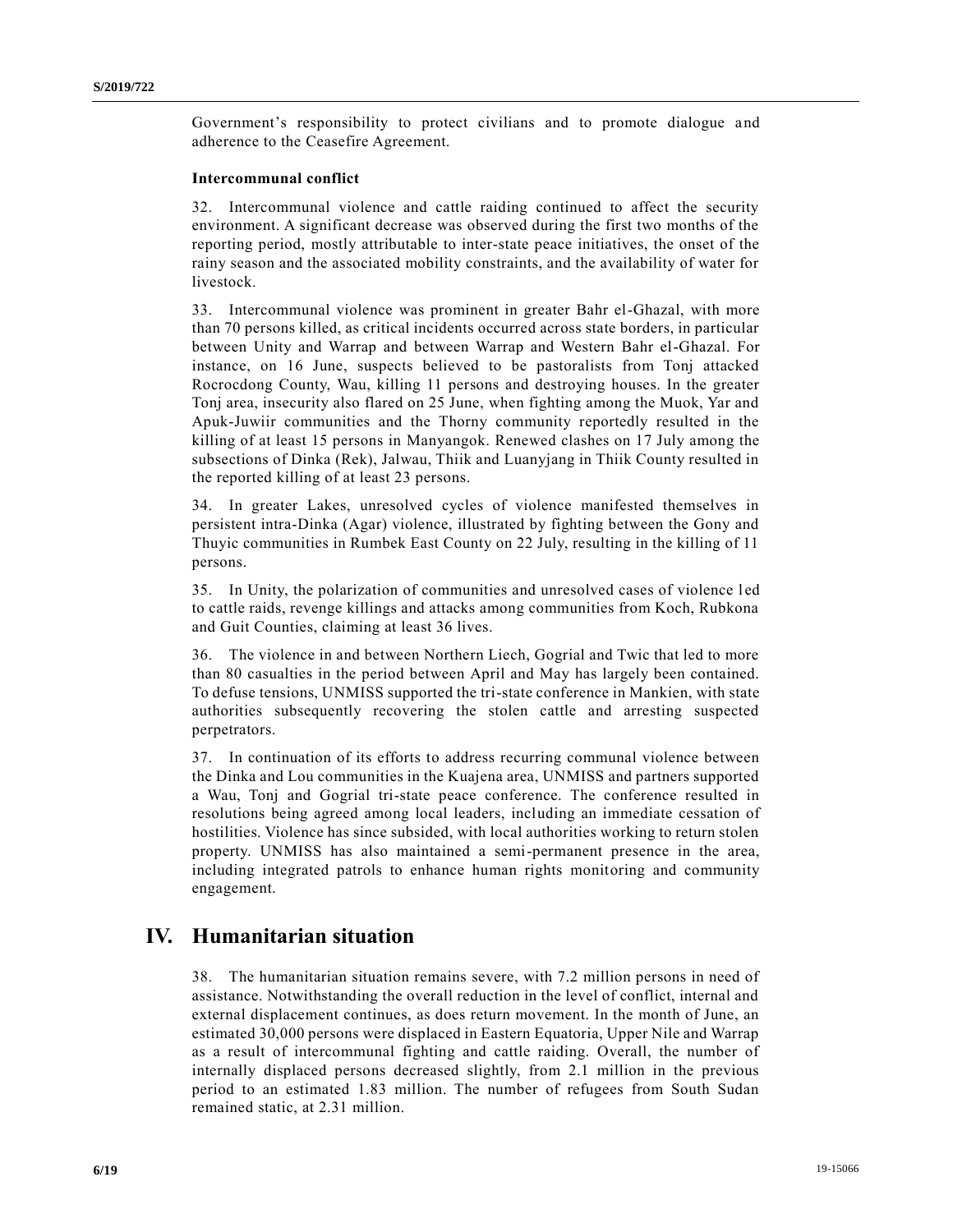39. An estimated 684,000 internally displaced persons have returned home since 2016. Between May and July, the Office of the United Nations High Commissioner for Refugees verified more than 39,000 spontaneous returns of refugees. A spike in the number of returns of refugees coincided with unrest in the Sudan, which, in turn, resulted in the return of 33,095 refugees to Unity, whose most urgent needs include food, shelter and protection. Post-return monitoring has highlighted peaceful coexistence and reintegration.

40. The number of persons facing a critical lack of food in South Sudan is the highest ever. According to a food security projection analysis, between May and July, an estimated 6.96 million persons were severely food-insecure, of whom an estimated 1.82 million were in phase 4, "emergency", of the Integrated Food Security Phase Classification system and 21,000 were likely to be in phase 5, "famine". Over the course of 2019, an estimated 860,000 children under 5 years of age are expected to be acutely malnourished, including 259,000 in need of life-saving assistance. The situation is compounded by the rising price of staple foods owing to seasonal factors, with flooding in parts of the country, coupled with road inaccessibility, having a negative impact on the delivery of food aid and supply to markets.

41. The incidence of Ebola virus disease in the Democratic Republic of the Congo rose to 2,927 reported cases as of 20 August. Although the risk of the disease spreading to South Sudan remains very high, no cases have been reported. The Ministry of Health of South Sudan and partners continue to expand programmes for the prevention of and readiness for Ebola virus disease under the national Ebola virus disease preparedness plan. Funding remains a challenge, however, with an additional \$7.7 million urgently needed to meet preparedness targets.

42. Between June and July, a total of 88 humanitarian access incidents were reported. Incidents involving violence against humanitarian personnel or assets represented 62 per cent of the total number of incidents reported. Of those inc idents, 16 were significant, including 7 ambushes resulting in injury to two humanitarian staff members. In July, fighting in Maiwut had an impact on humanitarian activities to meet the needs of displaced persons and returnees, as 10 humanitarian workers were relocated from the area. Operational and bureaucratic impediments remain a challenge, and harassment of non-governmental organization workers continues. In June, incidents of harassment at Juba International Airport increased, resulting in multiple detentions of humanitarian staff. In July, humanitarian workers reported incidents of local authorities confiscating assets in several locations. Significantly, there have been no reports of humanitarian workers losing their lives in 2019.

43. By the end of June, aid and protection had reached 4.1 million people, representing 72 per cent of all people targeted for assistance in 2019. This included food assistance to nearly 3.7 million persons; the provision of safe water sources to more than 1.1 million persons; access to emergency shelter for more than 459,000 persons; access to emergency nutritional assistance for more than 623,000 children and pregnant and breastfeeding women; access to education in emergencies for nearly 695,000 children; health consultations provided to more 1 million persons; and some 536,000 persons reached with protection services.

44. The total number of people in need across South Sudan was revised upwards in May, to 7.2 million. The 2019 humanitarian response plan calls for \$1.5 billion to aid 5.7 million people. As at 26 August 2019, the plan had received 45 per cent of required funding.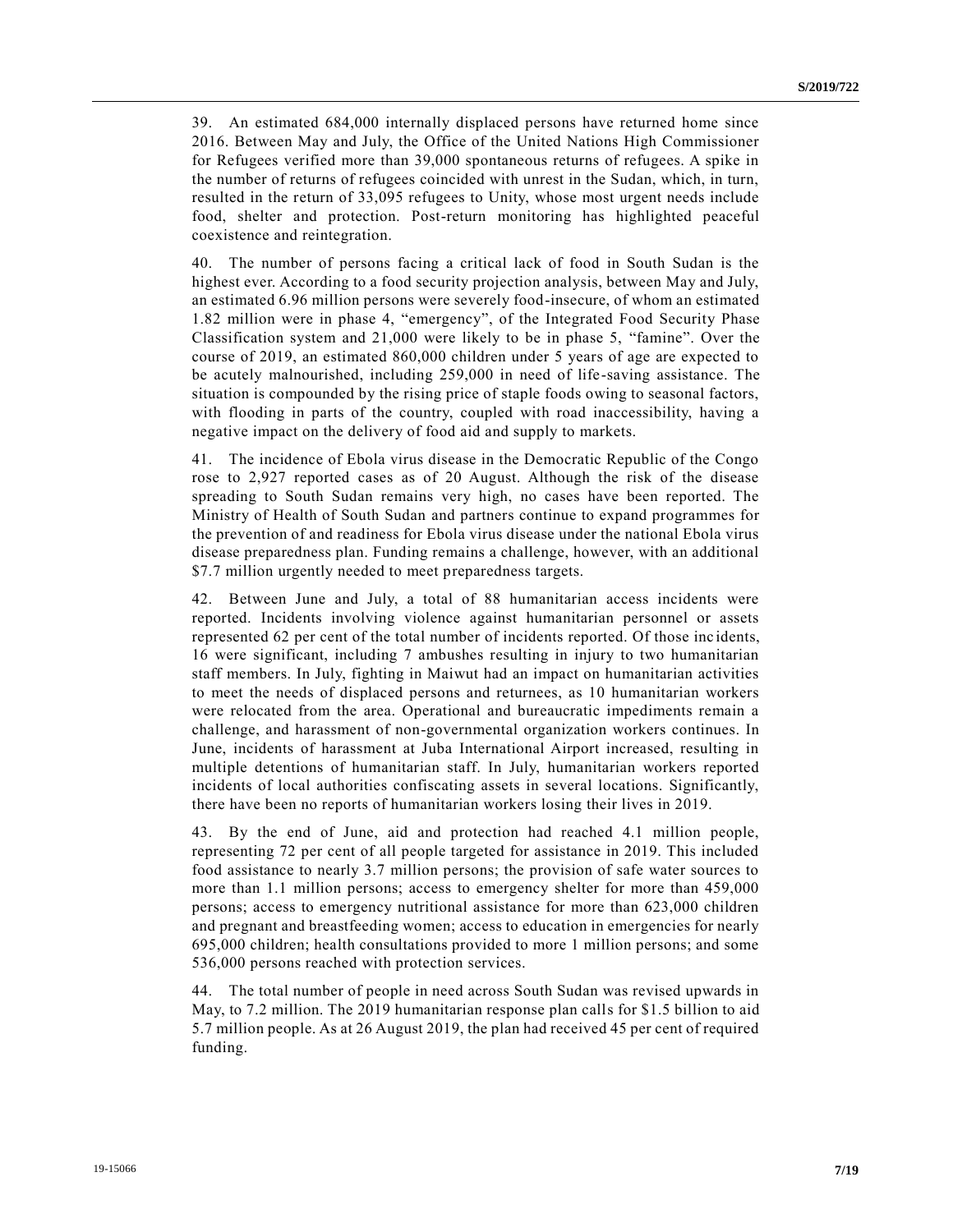# **V. Implementation of the Mission's mandated tasks**

### **A. Protection of civilians**

45. UNMISS continued to protect civilians both inside and outside protection of civilians sites. To further support a protective and enabling environment, the Mission continued to advocate for the primary responsibility of the Government of South Sudan being to protect civilians. The main threats to civilians included killing, sexual violence, arbitrary arrest and detention, ill-treatment and looting of civilian property. Attacks against civilians occurred predominantly in the context of intercommunal conflict and cattle raids, as well as through the targeting of civilians during armed conflict among security forces.

46. Within the protection of civilians framework, and in addition to UNMISS support for rapprochement activities across the country and its interventions to counter intercommunal hotspots, UNMISS conducted 27 workshops, community dialogues and peace campaigns to address local communal conflicts and reconciliation, facilitate civil-military dialogue and promote the role of women, young people and local leaders in peacebuilding. A total of 6,072 participants (including 2,027 women) were reached through such activities. For instance, in greater Jonglei, UNMISS facilitated a dialogue among religious leaders from the Dinka, Murle and Lou Nuer communities to promote peaceful coexistence. This contributed to a decrease in intercommunal tensions along the borders of Boma and Akobo. UNMISS supported three additional post-migration conferences for pastoralists from the Sudan and host communities in Aweil and Northern Upper Nile, resulting in the adoption of recommendations to strengthen existing agreements to improve security in future migration seasons. In Unity, UNMISS facilitated a peace conference led by the Northern Liech government and members of the opposition for the communities of greater Rubkona, Koch and Guit, resulting in an agreement to establish joint patrols and traditional courts to address intercommunal violence.

47. UNMISS continued to host and provide protection to internally displaced persons in the protection of civilians sites. A total of 180,366 internally displaced persons (88,736 female and 91,630 male) were residing in such sites, as follows: 29,327 in Juba (14,555 female and 14,772 male); 2,000 in Bor (1,034 female and 966 male); 103,424 in Bentiu (49,424 male and 54,000 female); 32,608 in Malakal (16,784 female and 15,824 male); and 13,007 in the area adjacent to the UNMISS base in Wau (6,939 female and 6,068 male).

48. The Mission continued to ensure the civilian character of its sites through weekly meetings with community leaders and regular cordon, search and seizure operations to halt the smuggling of weapons into the sites. From 29 May to 27 August, UNMISS holding facilities detained 94 persons suspected of being responsible for serious security incidents within protection of civilians sites in Juba, Bentiu and Malakal. UNMISS also continued to support national accountability for serious incidents committed within its protection of civilians sites, referring 21 more suspects to the national authorities. Trials in these cases, which include four cases of sexual and gender-based violence and one assault on a United Nations peacekeeper, are expected to be completed in September. UNMISS has also carried out consultations with internally displaced persons in protection of civilians sites to address abuses, in particular incidents of gender-based violence. For instance, in Juba, UNMISS organized discussions with 580 internally displaced persons (157 female and 423 male) on issues relating to gender and policing. UNMISS is working with partners to disseminate information on preventing and combating gender-based violence and on broader human rights training within the protection of civilians sites. In addition, as part of its direct support to protection of civilians sites, UNMISS allocated 1,556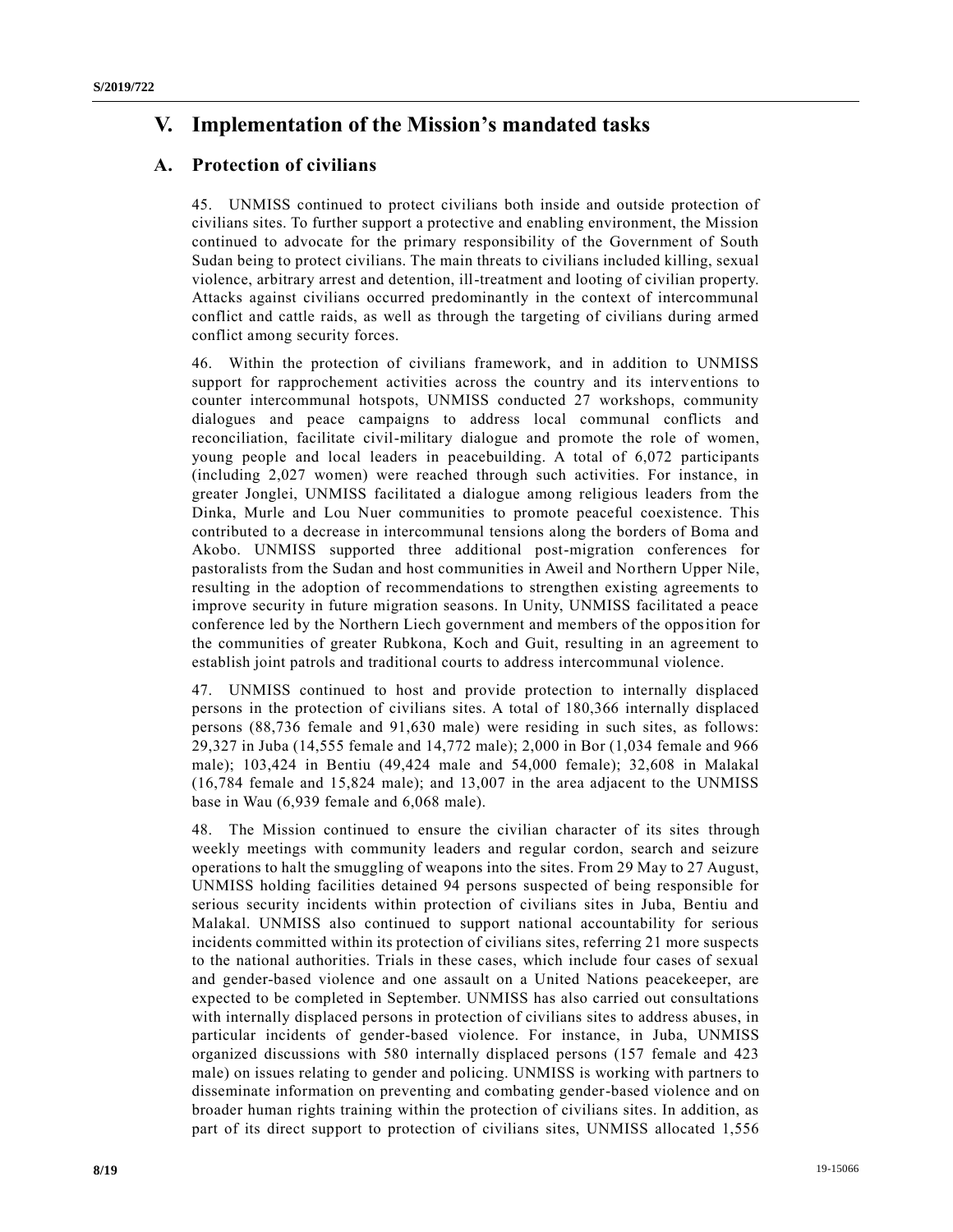force personnel to static security-related tasks on a daily basis, conducting a total of 2,054 short-duration patrols.

49. Meanwhile, UNMISS worked closely with humanitarian partners to support returns. For instance, in Juba protection of civilians sites, the Mission supported the return of 120 internally displaced persons to Akobo and Yuai, and 19 internally displaced persons from the Bor protection of civilians site to Akobo and New Fangak, following prior assessments of return locations and utilizing Mission air assets. It also supported the return of 3,324 internally displaced persons from Melut to locations in Baliet, including through the provision of secure road transport. UNMISS has also been working with partners to support the voluntary return of 3,005 internally displaced persons who have registered to return from Juba protection of civilians sites and within wider Juba.

50. To ensure that internally displaced persons are equipped to make informed decisions about whether to return, the Mission has organized engagement between internally displaced persons and State and opposition actors to examine prospects for return. For instance, in Unity, UNMISS facilitated meetings of high-profile government and opposition leaders with 2,000 internally displaced persons at a Bentiu protection of civilians site to share information on protection, security and humanitarian conditions in their areas of origin. UNMISS is also coordinating with partners on monitoring returns and, through conflict management workshops, enhancing relations between returnees and settled communities, in greater Upper Nile in particular.

51. Beyond the protection sites, UNMISS continued to focus its activities on situational awareness, with the aim of pre-empting, deterring and mitigating violence against civilians, in particular in hotspots, and building confidence in areas of return. During the reporting period, a total of 2,185 patrols were conducted (short- and longduration patrols, dynamic air and foot) to carry out confidence-building and community engagement in return locations. On 4 July, my Special Representative conducted a visit to oversee the progress made towards the establishment of the austere operating base in Kodok, Upper Nile. The strategic location ensures that UNMISS has a permanent presence to the west of the Nile to enhance stabilization within surrounding communities.

52. The Mission also worked with partners to advocate interventions to address civilian needs, including through the establishment of a one-stop shop at the Torit Teaching Hospital. The centre is now under construction and will enable survivors of gender-based violence to obtain access to services, including psychosocial support and case management. In Warrap, UNMISS worked with local officials, women, young people and partners to establish an action plan for creating protection committee networks in order to accelerate information-sharing and an early warning mechanism at the grass-roots level.

#### **Rule of law and accountability**

53. In cooperation with United Nations country teams, UNMISS continues to expand its efforts to promote the rule of law and accountability regarding serious crimes. To expand access to justice outside protection sites, UNMISS has engaged with national justice sector officials, the United Nations Development Programme and civil society to coordinate support for mobile courts in regions where access to justice remains limited. Following an assessment supported by UNMISS, a mobile court began hearing cases in Rumbek in August. It is the first of five locations with a significant backlog of cases of serious crimes, including cases of sexual and genderbased violence, all of which have been proposed as the locations for the next phase of mobile court support. In Juba, UNMISS continued to support national authorities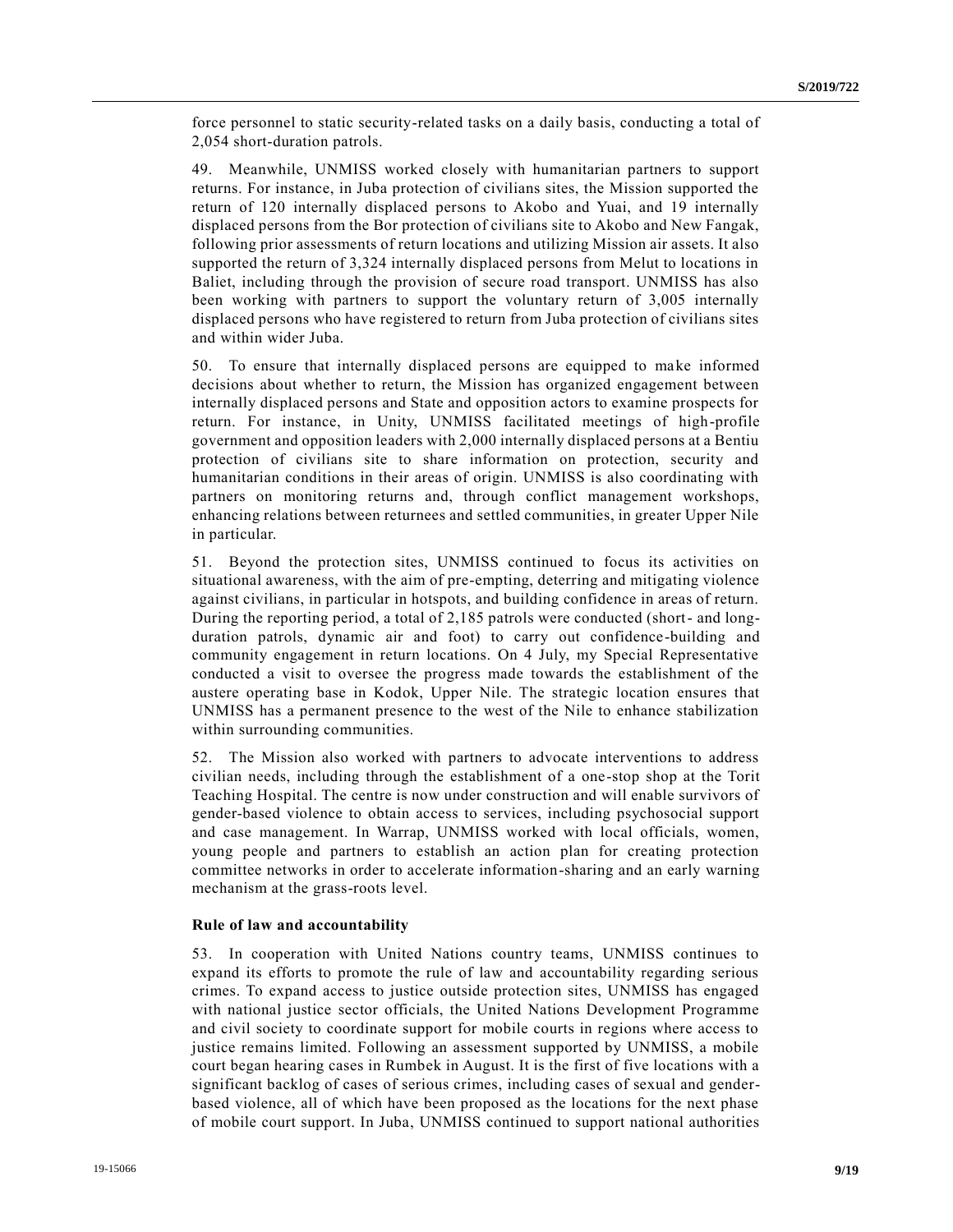in addressing the backlog of serious cases at Juba Central Prison, including through support to ensure the provision of prosecutors and legal aid. Three judges were appointed to dispose of priority cases, including those involving on sexual and gender-based violence and against juveniles. UNMISS also regularly co-locates with the South Sudan National Police Service to provide technical support on investigations of sexual and gender-based violence, human rights awareness and community policing techniques.

54. To promote accountability for conflict-related crimes, UNMISS supported the review by parliament of a draft bill to transpose provisions regarding international crime into national law. This included supporting representatives of parliament, the Ministry of Justice and civil society to collaborate with Ugandan authorities and the International Centre for Transitional Justice on lessons learned and comparative experiences and to ensure that the bill reflects international standards.

55. UNMISS also partnered with the International Residual Mechanism for Criminal Tribunals to provide a five-day, practice-based exercise for 15 senior national prosecutors in international crimes, focusing on conflict-related sexual violence. It facilitated another session of its multipart programme for the Military Justice Directorate, which was focused on legal frameworks governing military tribunals.

56. UNMISS supported the Committee on Land and Physical Infrastructure on the draft national land policy to strengthen the land rights of communities and women, promote transparent land governance and peacefully resolve land-related disputes. The efforts of UNMISS have led to consensus with regard to key reforms and increased momentum for the policy's final adoption, as anticipated by the Revitalized Agreement.

57. UNMISS further continued to support independent commissions established as part of the Revitalized Agreement to increase oversight and transparency. In partnership with the United Nations Office on Drugs and Crime, UNMISS completed a policy and procedure benchmarking and gap analysis to measure the implementation of the South Sudan of the United Nations Convention against Corruption.

### **B. Monitoring and investigating human rights violations**

58. The human rights environment remained of serious concern. During the reporting period, UNMISS verified 115 incidents that had a negative impact on the human rights and protection situation in South Sudan, including arbitrary killings, abductions, conflict-related sexual violence, arbitrary arrest and detention (including proxy detention), torture and ill-treatment, forced displacement, and the looting and destruction of civilian property. The incidents resulted in the killing of 182 civilians and injury to 135 others. A total of 14 of the incidents were attributed to the South Sudan People's Defence Forces; 12 to NAS and affiliated armed elements; 7 to the pro-Machar SPLA-IO; 5 to the National Security Service; 4 to the South Sudan National Police Service and 1 each to the South Sudan Opposition Alliance and the National Prison Services of South Sudan. The remainder (75) were attributed to community-based militias and other armed elements, which continued to account for the majority (72 per cent) of civilian casualties (131 killed and 97 injured).

59. In July, UNMISS published a report on the findings of its investigation into alleged human rights violations and abuses by government forces and opposition armed groups, in particular NAS and the pro-Machar SPLA-IO, against civilians in Central Equatoria between September 2018 and April 2019. UNMISS determined that those actors were responsible for the killing of at least 104 civilians, injury to 35 others and the abduction of 187 individuals, as well as 99 cases of rape, sexual slavery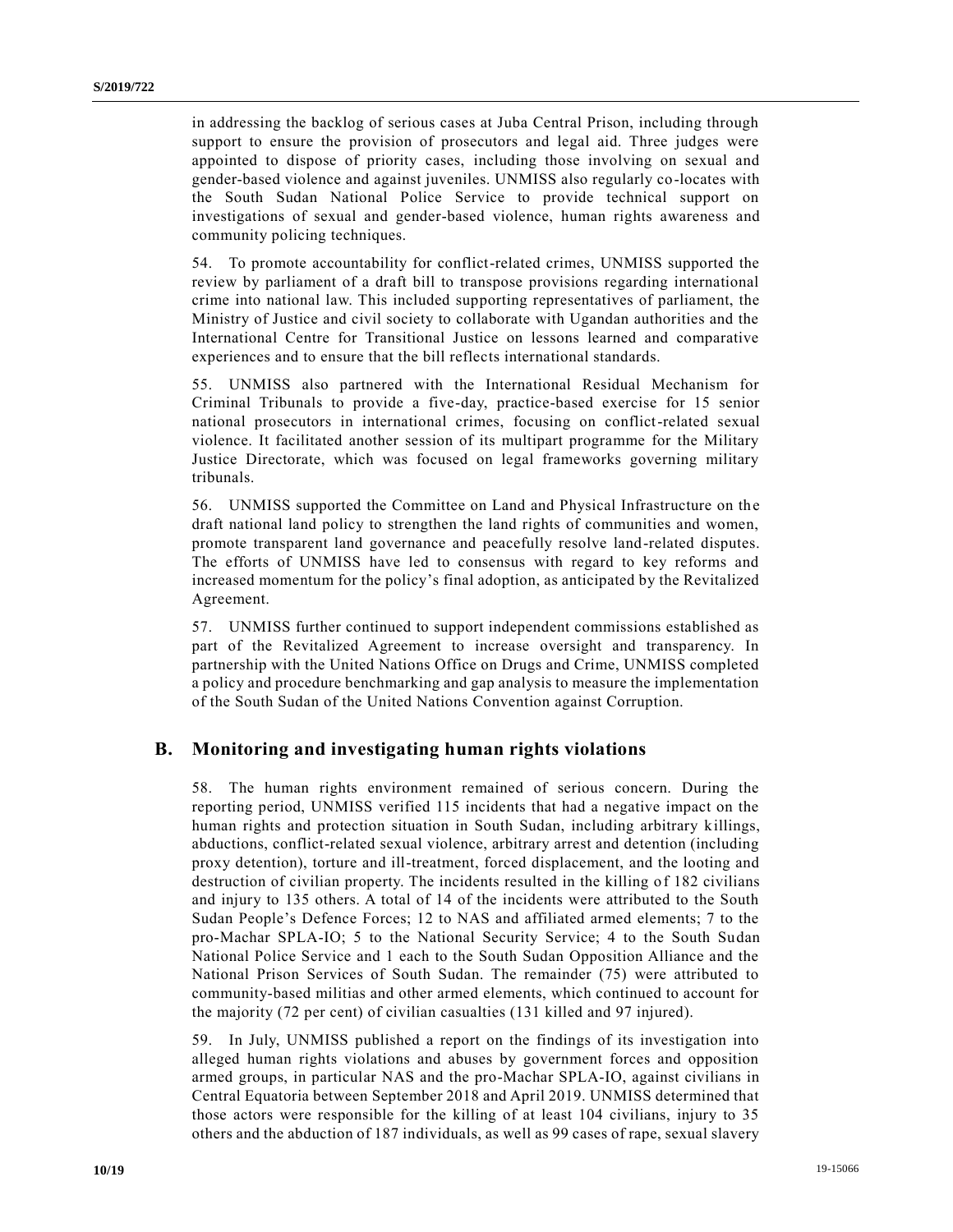and other forms of sexual violence. UNMISS has continued to engage with government forces and opposition armed groups to urge them to conduct investigations and to hold the perpetrators accountable.

60. Undue restrictions on fundamental freedoms, including freedom of expression, as well as cases concerning individuals deprived of liberty, remained of concern. UNMISS continued to receive reports of censorship, harassment and the arbitrary arrest and detention of journalists and civil society activists, following the emergence of the Red Card Movement in April. This included the arbitrary arrest and detention of the editor-in-chief of a national newspaper, suspended by government officials since March following his refusal to refrain from reporting on the popular uprising in the Sudan. UNMISS also documented the arbitrary arrest and ill-treatment by police officers in Juba of 27 students gathered for a peaceful meeting.

61. On 11 June, the Juba High Court convicted Kerbino Wol, Peter Biar Ajak and four other defendants on charges connected to the 7 October 2018 stand-off at the National Security Service headquarters in Juba. Mr. Wol received 13 years' imprisonment owing to his alleged role as the leader of the stand-off, while Mr. Ajak, a prominent civil rights activist, was sentenced to 2 years' imprisonment on charges of public incitement to commit violence. While some procedural standards were respected, the trial underscored the limits within which the judiciary is able to operate to defend constitutionally protected rights in cases of a politically sensitive nature. It is concerning that neither Mr. Wol nor Mr. Ajak has been charged in connection with their initial arrests in April and July 2018, respectively.

62. The use of capital punishment remains a troubling aspect of the criminal justice system, in particular in the light of the limited ability of the justice system to fully comply with minimum due process and fair trial safeguards. During the reporting period, UNMISS confirmed that an execution was carried out in April in Wau, bringing to nine the number of confirmed executions in 2019.

63. In June, the Transitional National Legislative Assembly ratified without reservation the International Covenant on Civil and Political Rights and the first Optional Protocol thereto and the International Covenant on Economic, Social and Cultural Rights and the first Optional Protocol thereto. The Government and civil society organizations also submitted their midterm reports as part of the universal periodic review to the Human Rights Council.

64. UNMISS facilitated 111 human rights capacity-building and awareness-raising activities for 3,766 national stakeholders (1,265 female). The Mission also carried out two human rights due diligence policy task force risk assessments concerning the provision of six containers and other materials to the South Sudan National Police Service in Bor, as well as the provision of transportation for a representative of the Government to attend an official function in Juba.

#### **Children and armed conflict**

65. During the reporting period, the United Nations country task force on monitoring and reporting on children in armed conflict verified 39 grave violations committed against 39 children (27 boys and 12 girls), including 25 children affected by recruitment and use (23 boys and 2 girls) in 25 violations, 7 children (4 boys and 3 girls) as casualties of killing and maiming in 7 violations and 7 girls as victims of rape in 7 violations. No verified violations of abduction, denial of humanitarian access or attacks on schools and hospitals were documented. The country task force also verified one case of the military use of schools, affecting an estimated 321 children (166 boys and 155 girls). Among those violations, 15 occurred in greater Equatoria region, 10 in greater Upper Nile region and 14 in the greater Bahr el-Ghazal region.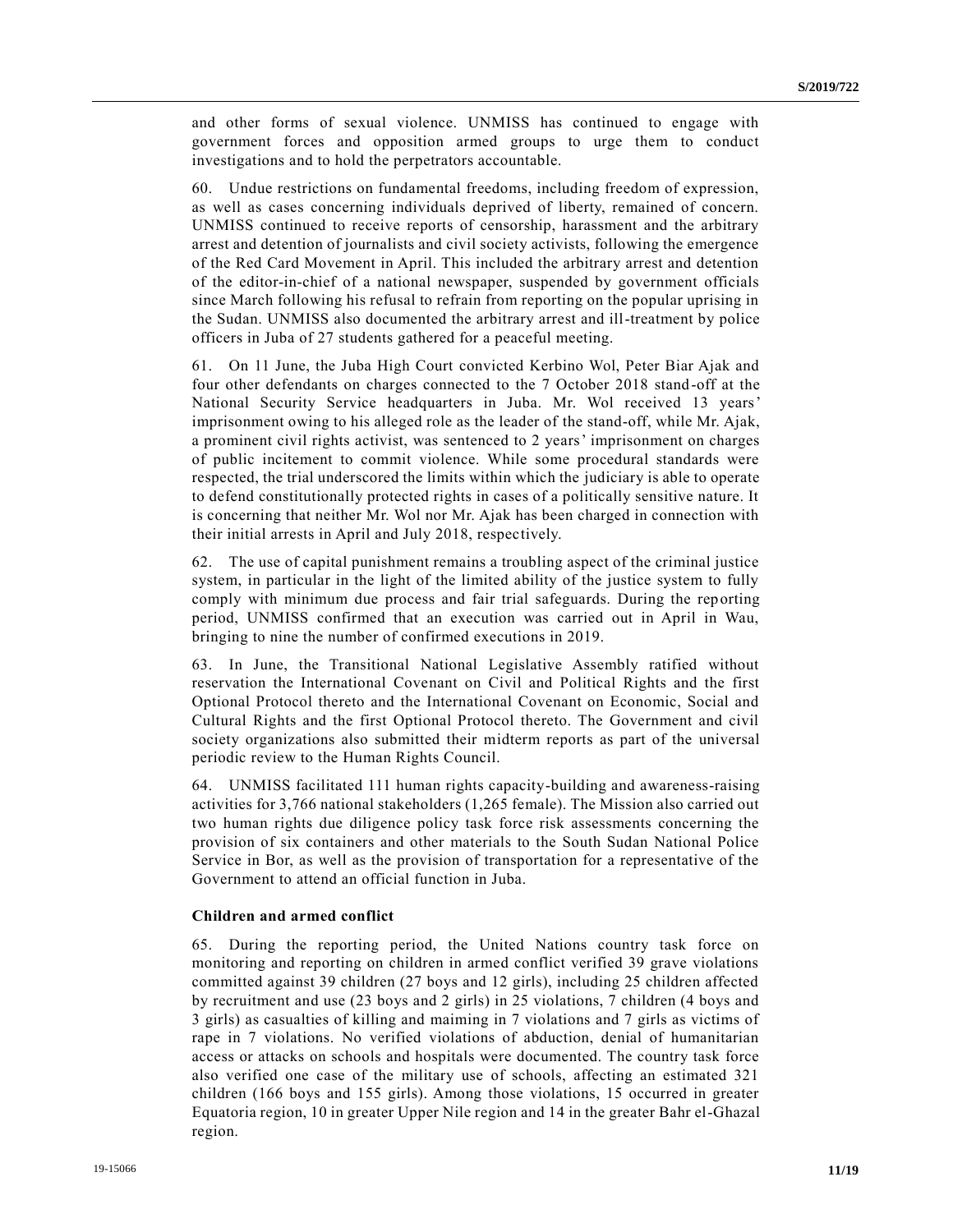66. A total of 14 violations affecting 14 children (7 boys and 7 girls) were attributed to Government security forces, including the South Sudan People 's Defence Forces (8), the South Sudan National Police Service (4) and the National Security Service (2). In total, 10 violations affecting 10 boys were attributed to the South Sudan Opposition Alliance, the breakaway faction of NAS under the command of Lieutenant General Khalid Butrus Bora, and the remaining 15 violations were attributed to the South Sudan United Front/Army (6), the pro-Machar SPLA-IO (4), NAS (1), crossfire between the South Sudan People's Defence Forces and NAS (2), crossfire between the pro-Machar SPLA-IO and NAS (1) and an unknown armed person (1).

67. The recruitment and use of children accounted for the majority of the violations (25), with the National Salvation Front under the command of Khalid Butrus Bora as the main perpetrator (10), and the South Sudan United Front/Army (6), the South Sudan People's Defence Forces (3), the pro-Machar SPLA-IO (3), the National Security Service (2) and the South Sudan National Police Service (1). The South Sudan People's Defence Forces was the main perpetrator of rape, with five violations, while NAS and unknown armed persons committed one violation each. With respect to violations involving the killing and maiming of children, the South Sudan National Police Service was the main perpetrator (3), with the remaining violations attribute d to crossfire between South Sudan People's Defence Forces and NAS (2), crossfire between pro-Machar SPLA-IO and NAS (1) and pro-Machar SPLA-IO (1).

68. UNMISS and the United Nations Children's Fund (UNICEF) continued to support the South Sudan Disarmament, Demobilization and Reintegration Commission and the parties to the conflict in the assessment for children associated with armed groups in Bentiu, Malakal and Warrap. On 23 July, the pro-Machar SPLA-IO forces in Mirmir, Unity, released 32 boys in the presence of the parties' representatives.

69. The release of the 32 boys followed the joint verification exercise that was conducted in May and June across various military bases of the South Sudan People 's Defence Forces and of the opposition in Bentiu by the Joint Verification Committee comprising UNMISS, UNICEF, the South Sudan People's Defence Forces, the pro-Machar SPLA-IO, the South Sudan Opposition Alliance, the Taban Deng-allied South Sudan People's Defence Forces and the South Sudan Disarmament, Demobilization and Reintegration Commission, to identify children associated with armed groups and secure their release. The committee also carried out verification exercises in the South Sudan People's Defence Forces barracks in Warrap.

70. UNMISS trained 937 United Nations personnel (816 male and 121 female) through child protection mainstreaming activities. Training was also delivered to 2,540 personnel (including 115 female) of the government security forces. In addition, UNMISS engaged in awareness-raising and sensitization with 2,275 community members (including 685 female).

#### **Conflict-related sexual violence**

71. Notwithstanding an overall decrease in political violence, the reporting period was marked by the continued use of conflict-related sexual violence by the parties to the conflict. UNMISS verified 22 incidents of such violence involving 39 survivors, including 8 girls, 6 boys and 2 men. The victims were subjected to gang rape (24), rape  $(11)$ , sexual mutilation  $(2)$ , forced nudity  $(1)$  and attempted rape  $(1)$ . The incidents were attributed to the pro-Machar SPLA-IO (10), the South Sudan People's Defence Forces (6), NAS (1) and the South Sudan National Police Service (1). One incident was attributed to community-based militia in Lakes, while the perpetrators' affiliation in three cases had not been determined conclusively at the time of writing the present report.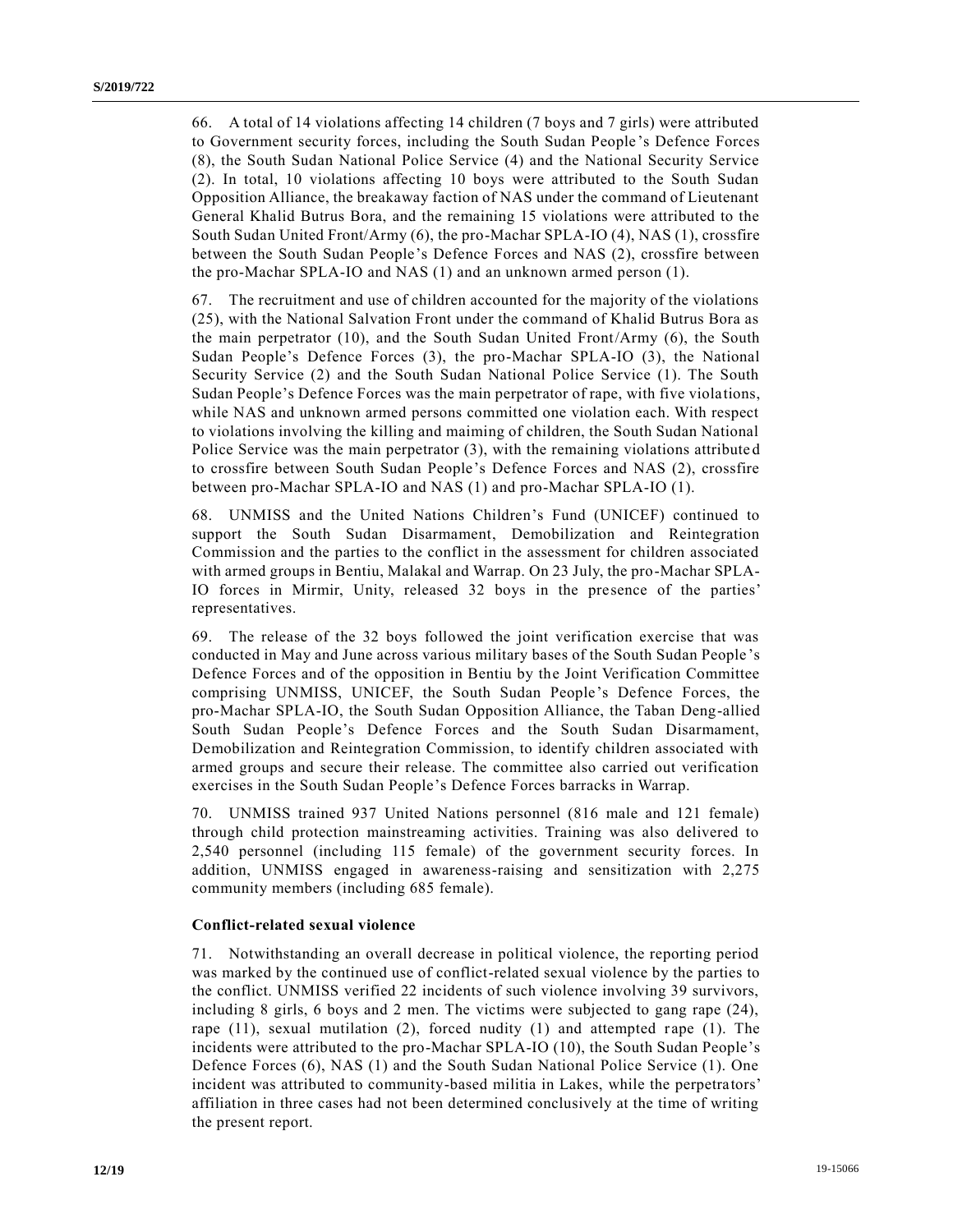72. On 29 June, Riek Machar endorsed the action plan of SPLA-IO on conflictrelated sexual violence, pursuant to the unilateral communiqué of 18 December 2014 on preventing conflict-related sexual violence in South Sudan. In the action plan, it is envisaged that concrete measures will be implemented between June 2019 and May 2020, including the systematic mandatory training of SPLA-IO forces and enhanced coordination between SPLA-IO and civilian justice systems to hold perpetrators accountable. In addition, Machar issued two orders to commanders in Western and Central Equatoria to form committees mandated to investigate alleged violations reported by UNMISS. During a meeting held with Machar in Addis Ababa on 22 July, my Special Representative on Sexual Violence in Conflict and UNMISS continued to advocate that perpetrators be held to account and discussed technical support towards the implementation of the action plan. On 29 July, Machar signed a command order instructing three SPLA-IO commanders in Western Equatoria to release all girls present on their bases and all women held against their will. UNMISS and the United Nations country team are working with various interlocutors on the implementation of the order.

### **C. Creating the conditions conducive to the delivery of humanitarian assistance**

73. UNMISS continued to support humanitarian partners to implement humanitarian activities in areas affected by conflict. During the reporting period, UNMISS conducted 21 long-distance and 261 short-distance patrols to Governmentand SPLA-IO-controlled areas across the country to support the delivery of assistance or the protection of humanitarian workers.

74. UNMISS provided force protection to 2,185 integrated missions, enabling access to high-risk areas. It further conducted 282 force protection patrols to convoys, including short-duration patrols for non-governmental organizations.

75. The Mine Action Service provided a survey of transit sites and conducted risk education for 1,200 internally displaced families in Baliet County, Upper Nile; it also conducted a survey of an International Committee of the Red Cross water treatment centre in Juba. During the reporting period, three men were injured as a result of the detonation of a hand grenade in Bor. The service deployed 25 teams during the reporting period, which surveyed and released  $1,203,169$  m<sup>2</sup> of land and removed and destroyed a further 819 explosive items and 34,204 rounds of small arms ammunition.

### **D. Supporting the implementation of the Revitalized Agreement and the peace process**

76. My Special Representative for South Sudan and his deputies exercised their good offices to support the peace process and engage with senior government and opposition officials, traditional leaders, States Members of the United Nations and representatives of the African Union, IGAD and bodies established under the Revitalized Agreement to facilitate the peace process. UNMISS, with the African Union and IGAD, continued to encourage face-to-face meetings between President Kiir and Riek Machar to promote dialogue on outstanding issues. My Special Representative also met with Riek Machar on 21 August in Addis Ababa, where he encouraged him to continue to engage in peace efforts. As a result, plans are under way, with the involvement of IGAD and regional leaders, to initiate the dialogue process. The Mission has also advocated strengthened coordination and plannin g and the need to maintain momentum in the implementation tasks.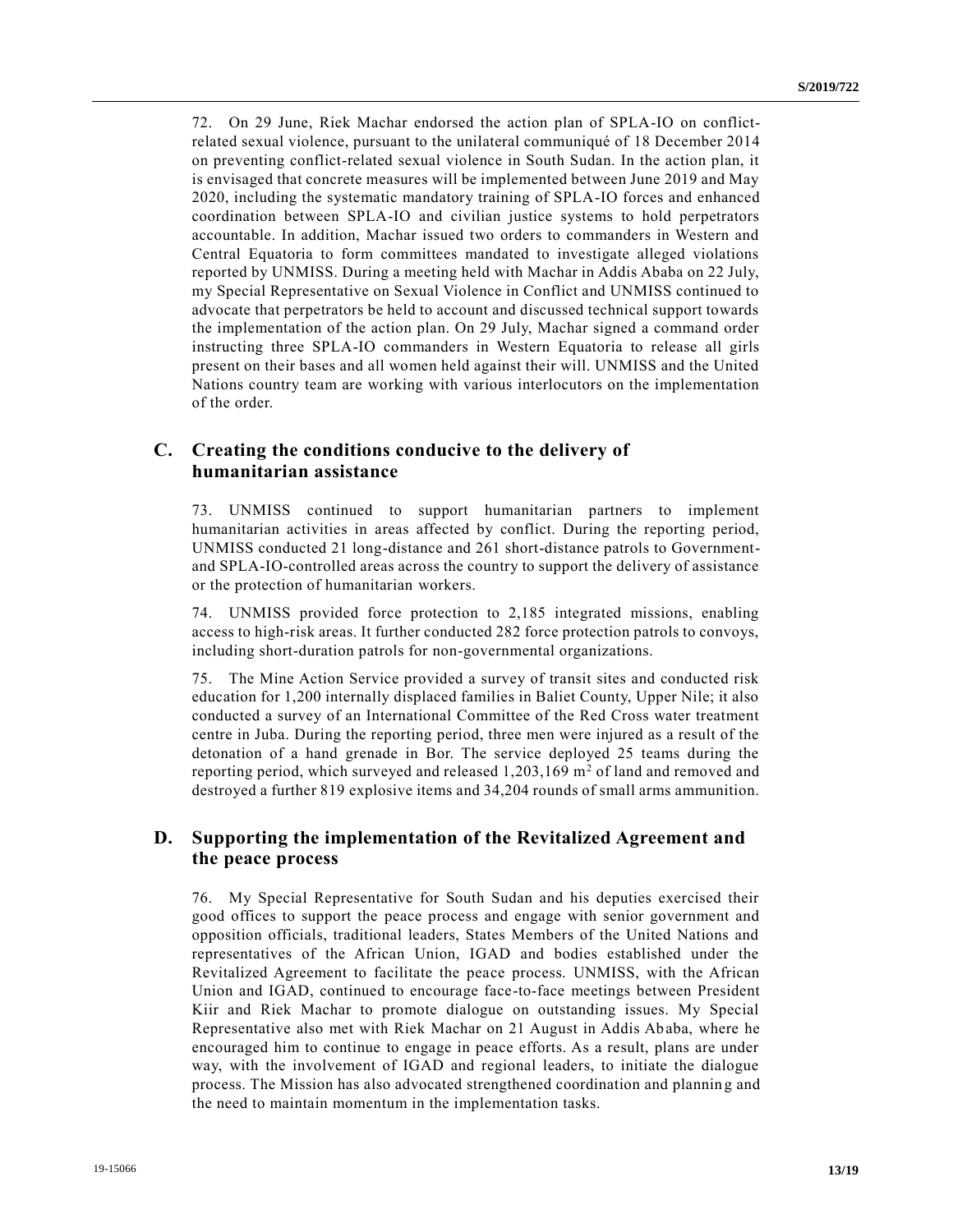77. UNMISS has remained engaged in the provision of technical assistance to the National Constitutional Amendment Committee on security reform bills and support to security bodies. For instance, UNMISS has provided support to the Strategic Defence and Security Review Board through the provision of security expertise. Similarly, UNMISS is providing technical support to the Joint Transitional Security Committee in order to develop curricula for the civilian security forces, including an inventory of knowledge-based products and substantive review of draft curriculum outlines and training documents. The Mission has also participated in consultative meetings and activities of the Ceasefire and Transitional Security Arrangements Monitoring Mechanism, the National Pre-Transitional Committee and the reconstituted Joint Monitoring and Evaluation Commission, including through the provision of logistical support to pre-transition tasks.

78. Across the country, UNMISS continues to support civil military dialogue, peace conferences and rapprochement activities. On 4 July, my Special Representative travelled with representatives of the reconstituted Joint Monitoring and Evaluation Commission to Maridi, Western Equatoria, to engage in a UNMISS-supported rapprochement meeting between Government and opposition leaders. The meeting was the first of its kind in the region and enabled UNMISS to raise awareness of the implementation of the Revitalized Agreement and encourage local leaders to work together to ensure political stability.

79. To provide a space in which to enhance trust and confidence, UNMISS and the United Nations Development Programme hosted a political parties' forum in Juba on 2 and 3 August so as to enable the parties to discuss priorities to focus support on pre-transition tasks and technical support to boost internal and inter-party democracy, including by supporting women's leadership, as set out in the peace agreement.

#### **Women and peace and security**

80. UNMISS continued to engage with women's groups and organizations to promote their participation in the implementation of the Revitalized Agreement. The Mission organized seven capacity-building workshops across the country, resulting in enhanced interest in, and awareness of, the 35 per cent quota for the participation of women in all government institutions under the provisions of the Revitalized Agreement.

81. From 18 to 21 June, the Mission organized two workshops on women and peace and security in Juba, which included the participation of the South Sudan National Police Service and the South Sudan People's Defence Forces. Discussions were focused on preventing and addressing sexual and gender-based violence, and the role and engagement of women in security sector reform. Through its network of gender affairs officers across field offices, the Mission provided technical expertise to peacebuilding efforts at the subnational level, acting as a conduit between the national and subnational processes for women's representatives.

## **VI. Mission staffing, status of deployments and conduct and discipline**

82. On 27 August, the number of UNMISS civilian personnel stood at 2,673, comprising 900 international staff members (246 women, or 27 per cent), 1,187 national staff members (196 women, or 14 per cent) and 390 United Nations Volunteers (148 women, or 38 per cent).

83. The police strength stood at 1,825 officers (of an authorized 2,101 officers), comprising 600 individual police officers (187 women, or 31 per cent), 1,147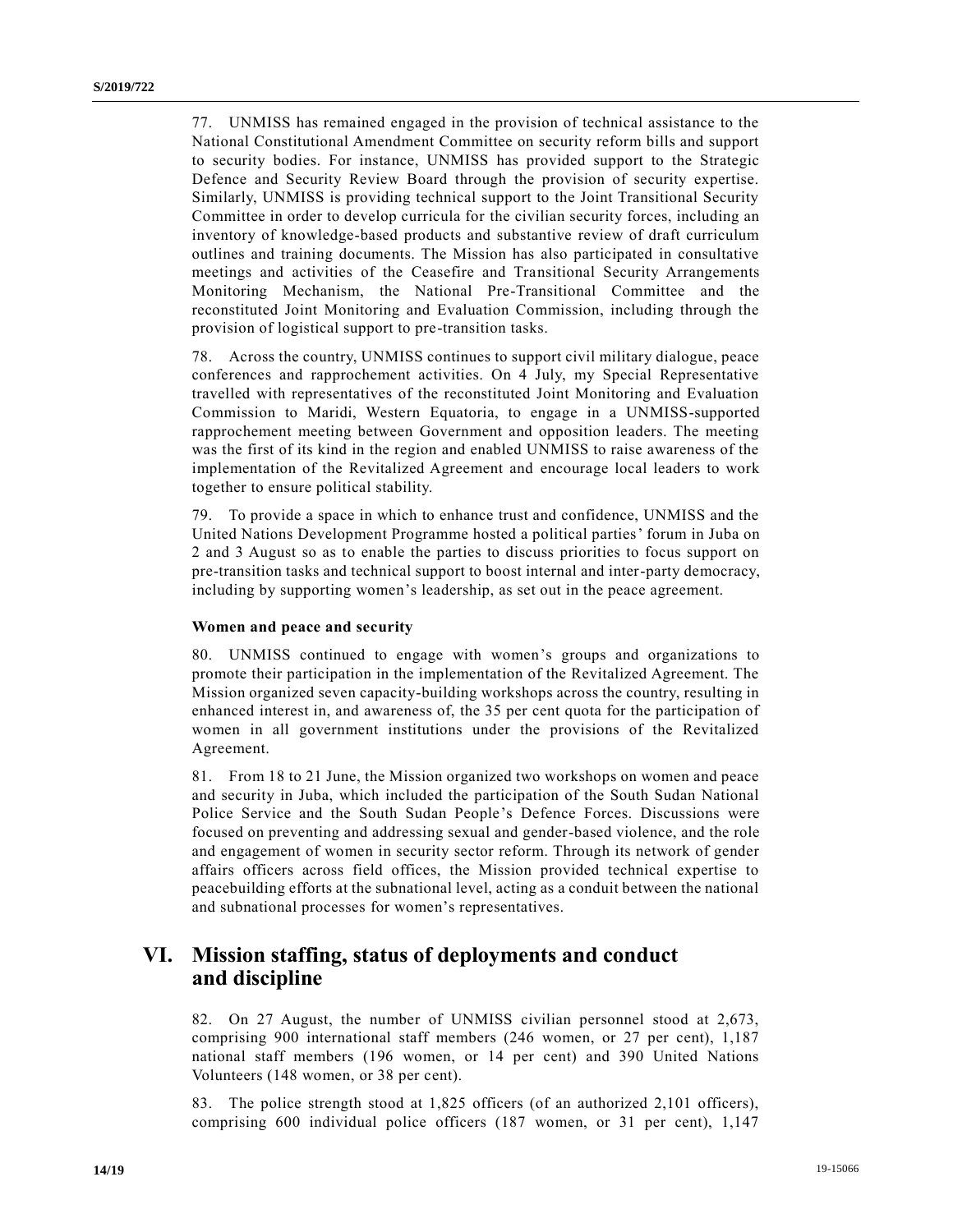personnel in formed police units (221 women, or 19 per cent) and 78 corrections officers (19 women, or 24 per cent).

84. Of the authorized 17,000 troops, including up to 4,000 troops for the regional protection force, UNMISS troop strength stood at 14,912 military personnel: 231 military liaison officers (38 women, or 16 per cent), 421 military staff officers (69 women, or 16 per cent) and 14,260 military contingent personnel (531 women, or 4 per cent).

85. UNMISS continued to implement the United Nations three-pronged strategy, including the roll-out of the sexual exploitation and abuse toolkit. UNMISS collaborated with the national task force on the prevention of sexual exploitation and abuse to enhance the community-based complaints mechanisms through the training of 1,803 partners and stakeholders, the distribution of six communication kits and sensitization and awareness-raising initiatives for the local population. In addition, a total of 2,075 UNMISS personnel received training in United Nations standards of conduct and the zero-tolerance policy on sexual exploitation and abuse.

86. During the reporting period, 6 allegations of sexual exploitation and abuse were received, and An additional 22 allegations were assessed and processed in line with established procedures.

## **VII. Violations of the status-of-forces agreement**

87. UNMISS recorded 53 incidents constituting violations of the status-of-forces agreement, compared with 42 in the previous reporting period.

88. UNMISS recorded 28 incidents of restrictions on movement attributed to the Government and impeding the Mission's ability to implement its mandate, in particular with regard to the protection of civilians and the monitoring and investigation of human rights. Of particular concern were repeated incidents involving the restriction of access to areas of high volatility, including Kimotong, Eastern Equatoria (two); Lobonok, Central Equatoria (two); Kuajena, Western Bahr el-Ghazal (four); and Aweil, Northern Bahr el-Ghazal (three), which had the effect of impeding the Mission's ability to gain situational awareness and address threats to civilians. UNMISS has encountered recurring denials of access to Kuajena since March 2019.

89. Violations of the obligation to facilitate the entry of UNMISS and associated personnel into South Sudan, without delay or hindrance, continued. Specifically, military officers deployed to UNMISS continue to experience lengthy delays in securing entry visas into South Sudan owing to cumbersome processes imposed by the Government, which significantly impede the Mission's ability to implement its mandate efficiently.

90. The whereabouts of two staff members arrested in 2014 remain unknown. The Government has neither granted UNMISS access to the staff members nor provided information about their condition, notwithstanding regular requests. UNMISS documented 11 new cases of the arrest and detention by the Government of UNMISS personnel, one of whom remains in detention.

91. UNMISS recorded one incident of restriction of movement by SPLA-IO, on 21 August 2019, impeding the Mission's ability to protect civilians and support the delivery of humanitarian aid between Yambio and Tambura, Western Equatoria.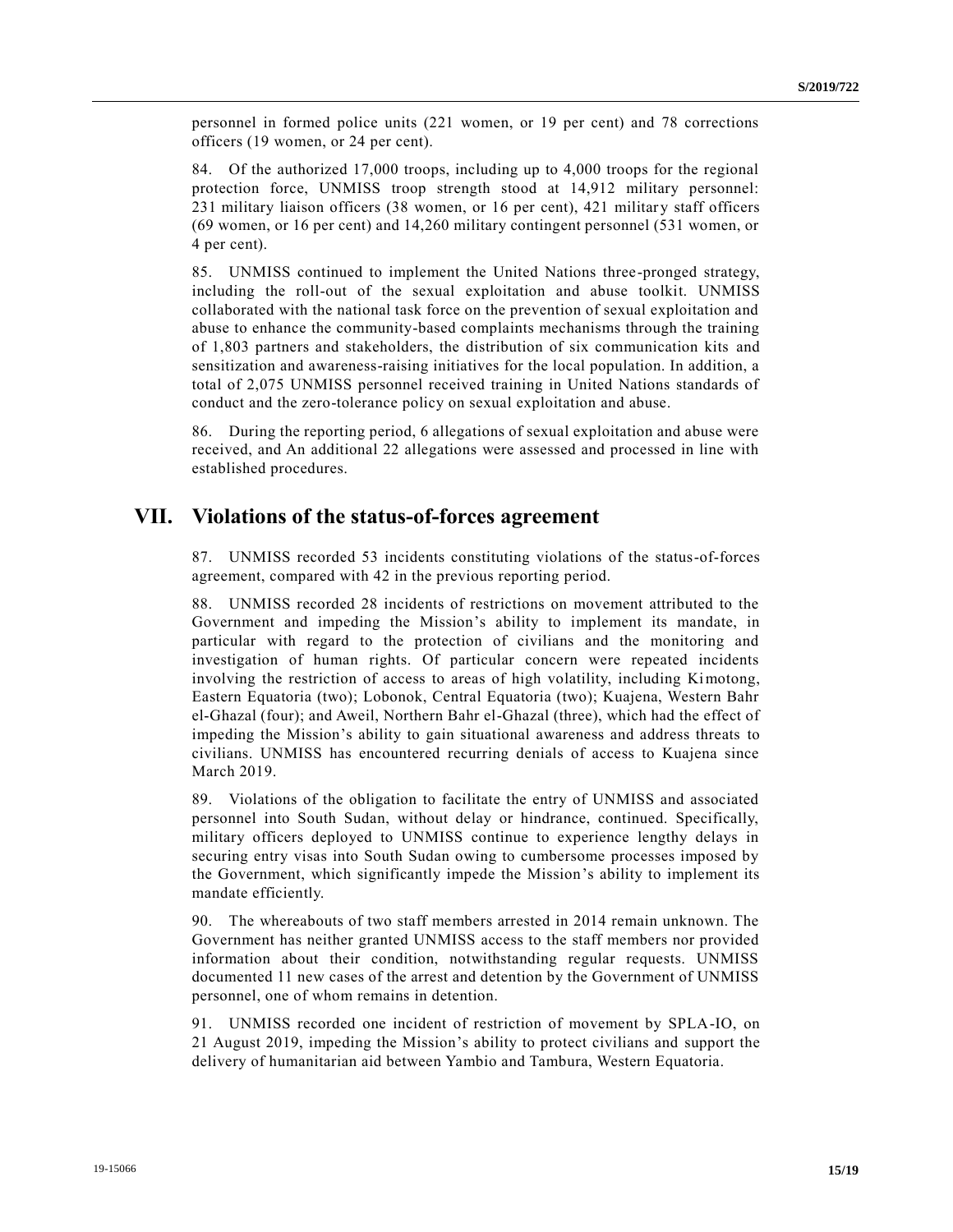## **VIII. Performance evaluation of the military component**

92. Currently, 33 units are under the command of the Force Commander. Since October 2018, UNMISS has maintained the Force Commander evaluation mechanism for monitoring, evaluating and reporting on the performance of military units and has submitted 51 evaluation summaries for 12 troop-contributing countries. The evaluations cover mandate comprehension and support, command and control, training and discipline and sustainment and health. They also assess the willingness and ability of the units to implement assigned tasks related to the protection of civilians. All of the evaluation summaries indicated that, overall, the units are performing at a satisfactory level. In nine evaluation summaries, units received a rating of excellent in every category of the evaluation.

93. The Force headquarters is focusing on improving the Force's effectiveness in the key areas of the protection of civilians, rules of engagement, civil-military cooperation, interoperability review and execution of the concept of operations plan. Moreover, 9 courses and 12 exercises involving the command and staff above the sector level were conducted on Ebola virus disease, casualty evacuation, crowd management, rules of engagement and incident management so as to further improve the interoperability among contingents. To be well prepared for Ebola virus disease, which is active in the adjacent Democratic Republic of the Congo, and possible ensuing casualties, refresher training in Ebola and casualty evacuation has been made mandatory for all military members. Ebola scenario-based exercises were also conducted in order to rehearse effective, clear and coordinated responses.

## **IX. Financial aspects**

94. The General Assembly, by its resolution [73/323,](https://undocs.org/en/A/RES/73/323) appropriated the amount of \$1,183,447,300 for the maintenance of the Mission for the period from 1 July 2019 to 30 June 2020.

95. As at 26 August 2019, unpaid assessed contributions to the UNMISS special account amounted to \$1,032.5 million. Total outstanding assessed contributions for all peacekeeping operations as at the same date amounted to \$5,101.6 million.

96. Reimbursement of troop and formed police costs has been made for the period up to 31 December 2018, while reimbursement of the costs of contingent-owned equipment has also been made for the period up to 31 December 2018, in accordance with the quarterly payment schedule.

# **X. Observations and recommendations**

97. With little more than two months remaining until the end of the extended pre-transition period, the parties must forge ahead in a spirit of compromise and collaboration that will pave the way for the transparent and credible formation of the transitional Government.

98. While there has been movement on transitional security arrangements, the parties must seek to continue to resolve the outstanding tasks through dialogue and political solutions. Benchmarks not met during the pre-transition period can be met during the transition period through an inclusive and transparent Revitalized Transitional Government of National Unity. Collective and accountable decisions by the Revitalized Transitional Government will not only facilitate the resolution of outstanding issues but also enable the parties to maintain focus on the transitional period and the conditions required to achieve free and fair elections.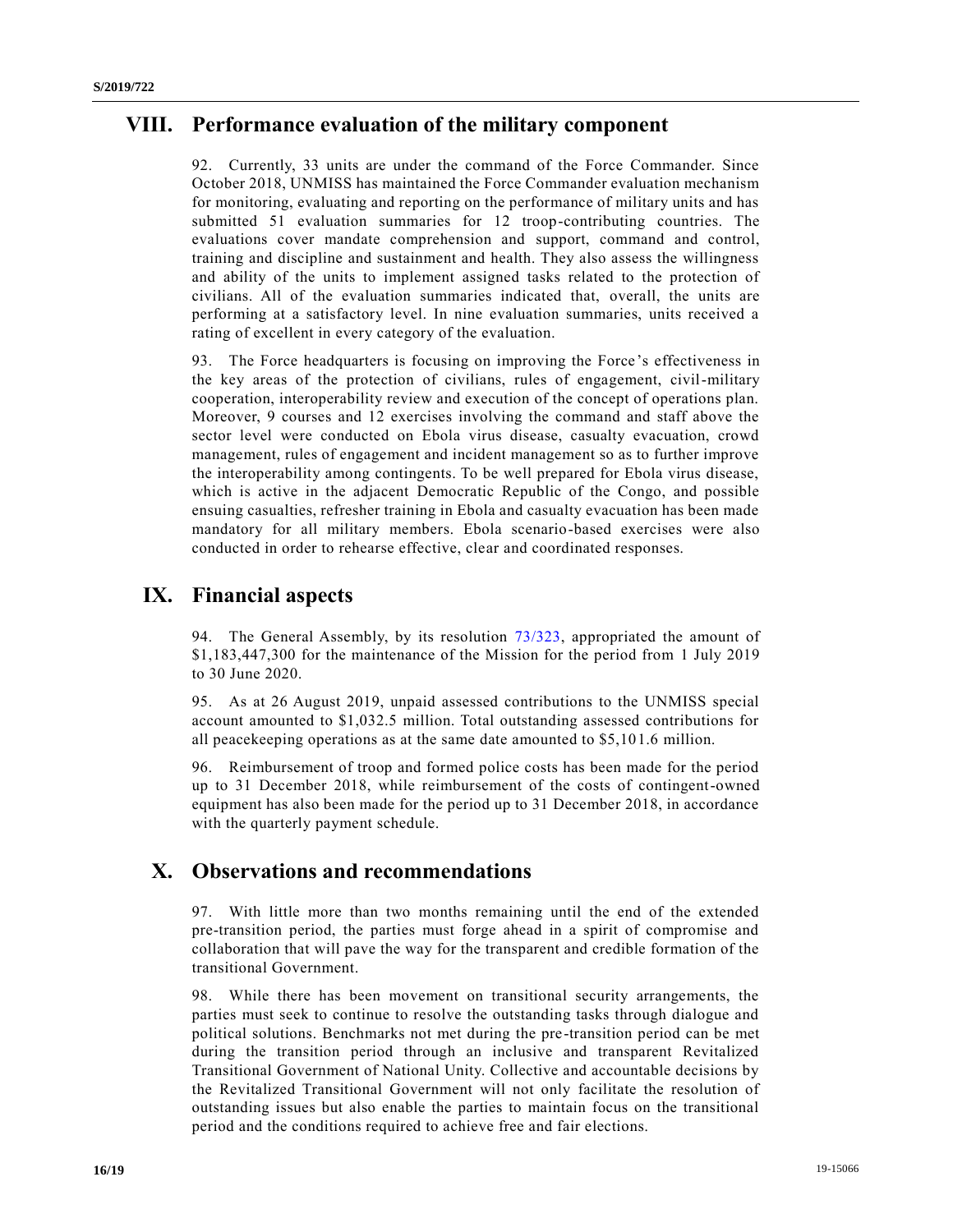99. I note with concern that, despite calls by IGAD, the United Nations and the international community, the leadership of the parties has yet to engage in face -toface meetings. Such personal dialogue is pivotal to building trust and confidence, addressing political obstacles and establishing the foundation for a successful transitional Government. I urge the parties to throw their full weight behind the peace agreement, as it remains the only solution to the situation in South Sudan. The United Nations stands ready to support all such efforts.

100. Countrywide peace initiatives at the subnational level have maintained momentum, resulting in tangible and positive change. The political leaders need to consider this strong desire for peace and ensure that the national process is informed by subnational peacebuilding efforts. The United Nations and partners are working at all levels to support the parties in achieving this goal.

101. It is encouraging that the permanent ceasefire continues to hold and that political violence has abated in most parts of the country. However, sporadic clashes between the parties and the non-signatory groups, in particular in Central Equatoria, continue, resulting in forced displacement and targeted attacks on civilians, including women and children, as well as those perceived to be associated with opposition groups. Such clashes severely undermine advances made since the signing of the Revitalized Agreement. I urge the Government to undertake a thorough investigation into all allegations of human rights violations and abuses, as well as all violations of humanitarian law, and to hold perpetrators accountable.

102. I remain deeply concerned about the lives lost owing to intercommunal violence, as well as the high levels of criminality and sexual violence across the country. I urge all parties to take action to protect civilians and ensure that perpetrators are held to account. In that regard, I am encouraged by the efforts of SPLA-IO to endorse an action plan on conflict-related sexual violence and note the engagement of UNMISS with the South Sudan National Police Service to develop a similar plan following the Government's launch of a plan on preventing and combating conflict-related sexual violence for the South Sudan People's Defence Forces in March 2019.

103. Meaningful progress on the transitional security arrangements is vital to the implementation of the Revitalized Agreement on the Resolution of the Conflict in the Republic of South Sudan. In areas where there is a concentration of forces, all parties must ensure that there is no detrimental impact on nearby civilians. Moreover, measures must be identified and implemented to mitigate potential protection risks, such as forced recruitment, sexual and gender-based violence and the illegal occupation of civilian houses, among others. To mitigate these threats, it is equally vital that reintegration and alternative livelihood programmes be planned and implemented together with cantonment efforts to ensure the reintegration of former forces.

104. The humanitarian situation in South Sudan continues to result in the suffering of millions, including 1.83 million internally displaced persons and 2.31 million refugees from South Sudan. As more displaced persons return to their areas of origin, it is vital that the United Nations work closely with the Government and partners to ensure their peaceful reintegration and access to services. The parties must ensure that displaced persons have the right of freedom of movement and to voluntarily choose their area of return and relocation. Moreover, humanitarian access without obstruction must be allowed. It is imperative that the dividends of peace flow to communities as they rebuild their lives and look to the leaders of South Sudan to usher in an era of peace, development, economic progress and political stability.

105. I commend faith leaders, the African Union, IGAD and the United Nations for tirelessly taking measures in support of the implementation of the Revitalized Agreement. I also commend IGAD for its consistent engagement with the parties and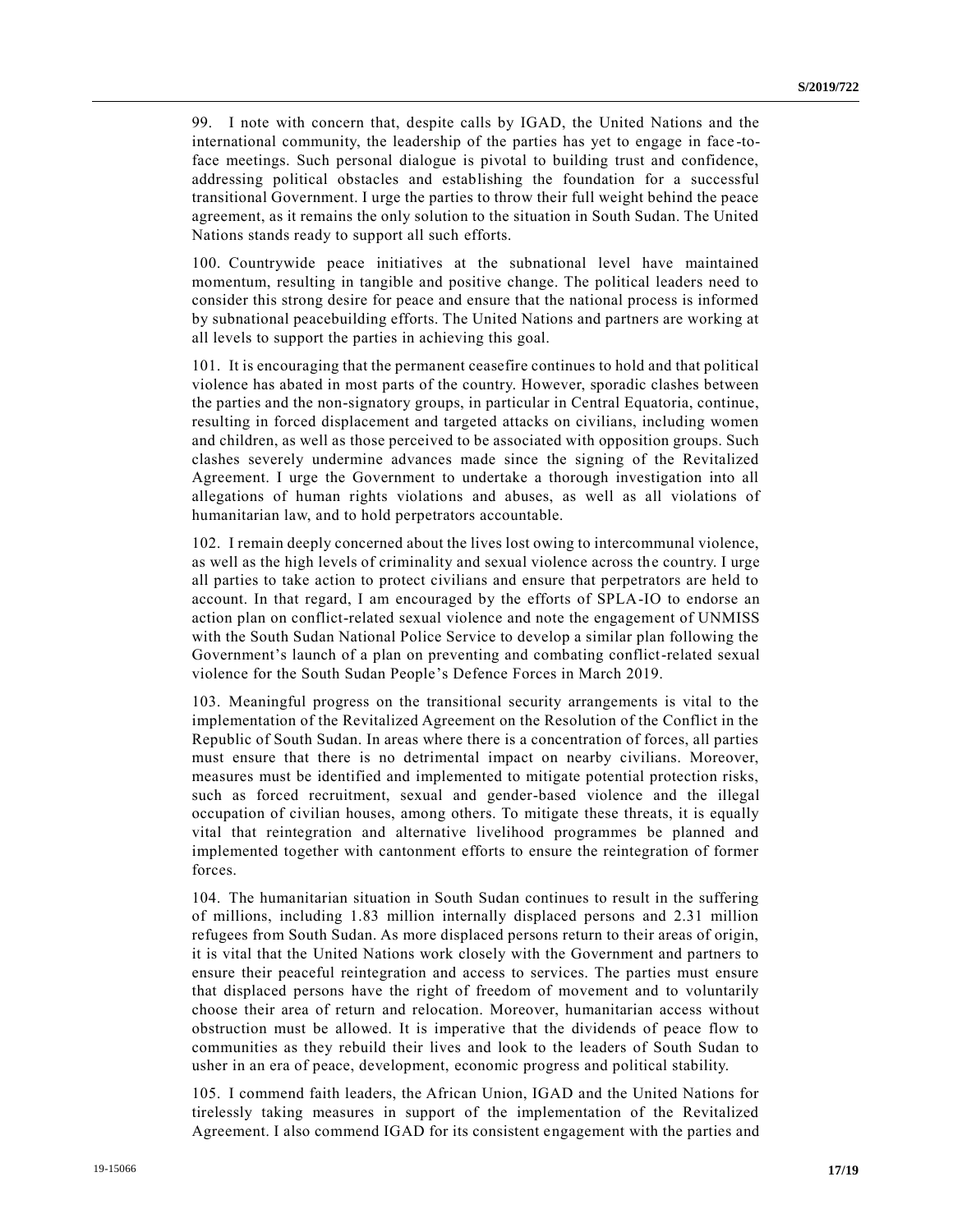encourage efforts that continue to facilitate constructive political dialogue. While acknowledging the efforts of the reconstituted Joint Monitoring and Evaluation Commission, I also continue to encourage IGAD to appoint a permanent Chair.

106. In conclusion, I convey my deep appreciation to the uniformed and civilian personnel of UNMISS and to my Special Representative, David Shearer, for their tireless efforts in protecting civilians, facilitating the delivery of humanitaria n assistance, upholding human rights and supporting the peace process in South Sudan. I thank the troop- and police-contributing countries for their contributions. I am also grateful to the United Nations country team and humanitarian partners for providin g vital and life-saving assistance across the country, often in insecure environments. Lastly, I acknowledge the indispensable efforts of the Heads of State and Government of the Intergovernmental Authority on Development, the Special Envoy to the Intergovernmental Authority on Development, Ismail Wais, and the Chair of the African Union Commission, Moussa Faki Mahamat, towards ensuring peace in South Sudan.